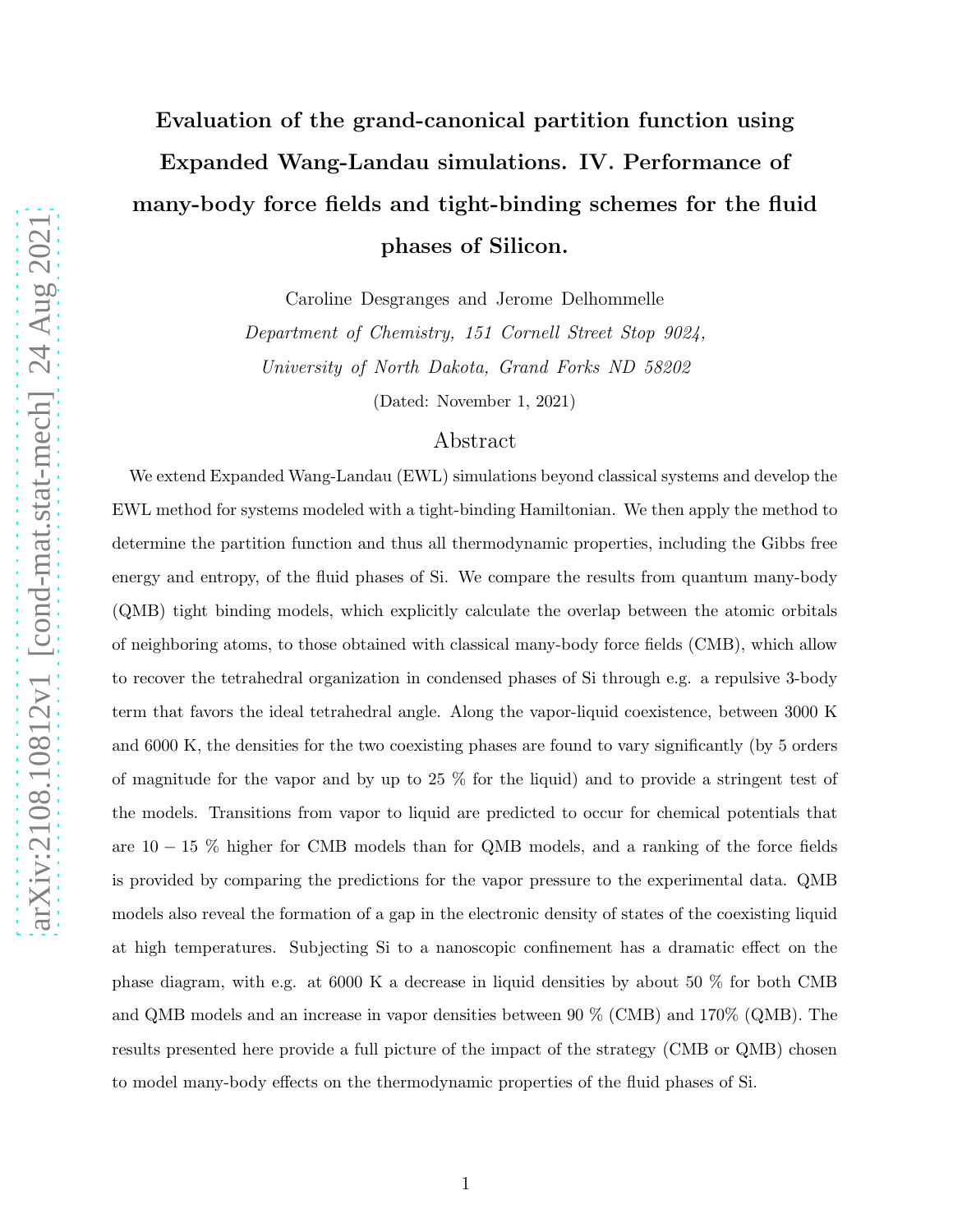#### I. INTRODUCTION

In recent years, the development of force fields, that are able to take into account manybody effects<sup> $1-15$  $1-15$ </sup>, has been the focus of intense research. This is especially crucial since the addition of many-body terms has been shown to improve greatly the accuracy of the predictions from molecular simulation calculations for a wide range of systems, from simple systems of rare gases and their mixtures<sup>[4](#page-18-2)[,12](#page-18-3)[,16](#page-18-4)[–27](#page-19-0)</sup>, to molecular systems<sup>[28](#page-19-1)[–39](#page-19-2)</sup>, nanostructures<sup>[40](#page-19-3)[,41](#page-19-4)</sup> and biological systems<sup>[42](#page-19-5)</sup>. These effects have also been shown to become increasingly significant in highly inhomogenous systems, such as e.g. nanoconfined systems<sup>[43](#page-19-6)[–53](#page-20-0)</sup>. In the case of Silicon, simulations using many-body force fields have led to a new understanding of a wide range of phenomena such as e.g. the point-defect aggregation in Silicon, the nucleation and growth of Silicon crystals as well as the formation of carbon nanotubes at SiC interfaces<sup>[54](#page-20-1)[–63](#page-20-2)</sup>. Different strategies have been proposed to model many-body interactions in Silicon, either relying on a purely classical approach or on a quantum approach. The idea underlying the classical many-body force fields (CMB), such as e.g. the well-known Stillinger-Weber potential<sup>[64](#page-20-3)</sup>, consists in using a combination of a two-body potential with an effective many-body potential (e.g. a repulsive 3-body term that favors the ideal tetrahedral angle,  $\cos \theta = 1/3$ , between triplets of Si atoms[64](#page-20-3)). This allows to recover the tetrahedral arrangement of Si atoms found in the condensed phases of Si. The alternative approach, used in quantum many-body (QMB) force fields, consists in evaluating the overlap between the atomic orbitals of neighboring Si atoms, as e.g. calculated in the tight-binding Hamiltonian matrix $65-78$  $65-78$ . In this case, the tetrahedral ordering in the condensed phases of Si directly results from the overlap between the 4 valence orbitals of Si atoms. While a comparison of the CMB and QMB approaches has been made recently on the crystalline phases of Si and on Si clusters<sup>[79](#page-21-1)</sup>, a full assessment of the relative performance of these two classes of force fields for the fluid phases of Si and for nanoconfined Si has yet to be carried out. In this work, in order to carry out this assessment, we extend the recently developed Expanded-Wang Landau (EWL) simula-tions beyond classical systems<sup>[80](#page-21-2)[–82](#page-21-3)</sup>. Given the successes of tight-binding approaches<sup>[67](#page-20-5)[,75](#page-20-6)[–78](#page-21-0)</sup> in computational materials science, we develop the EWL formalism to study systems modeled within tight-binding schemes. The EWL approach is an accurate and versatile scheme that allows to determine the grand-canonical partition function of systems $80-82$  $80-82$ . This, in turn, gives a direct access to all thermodynamic properties, including the Gibbs free energy and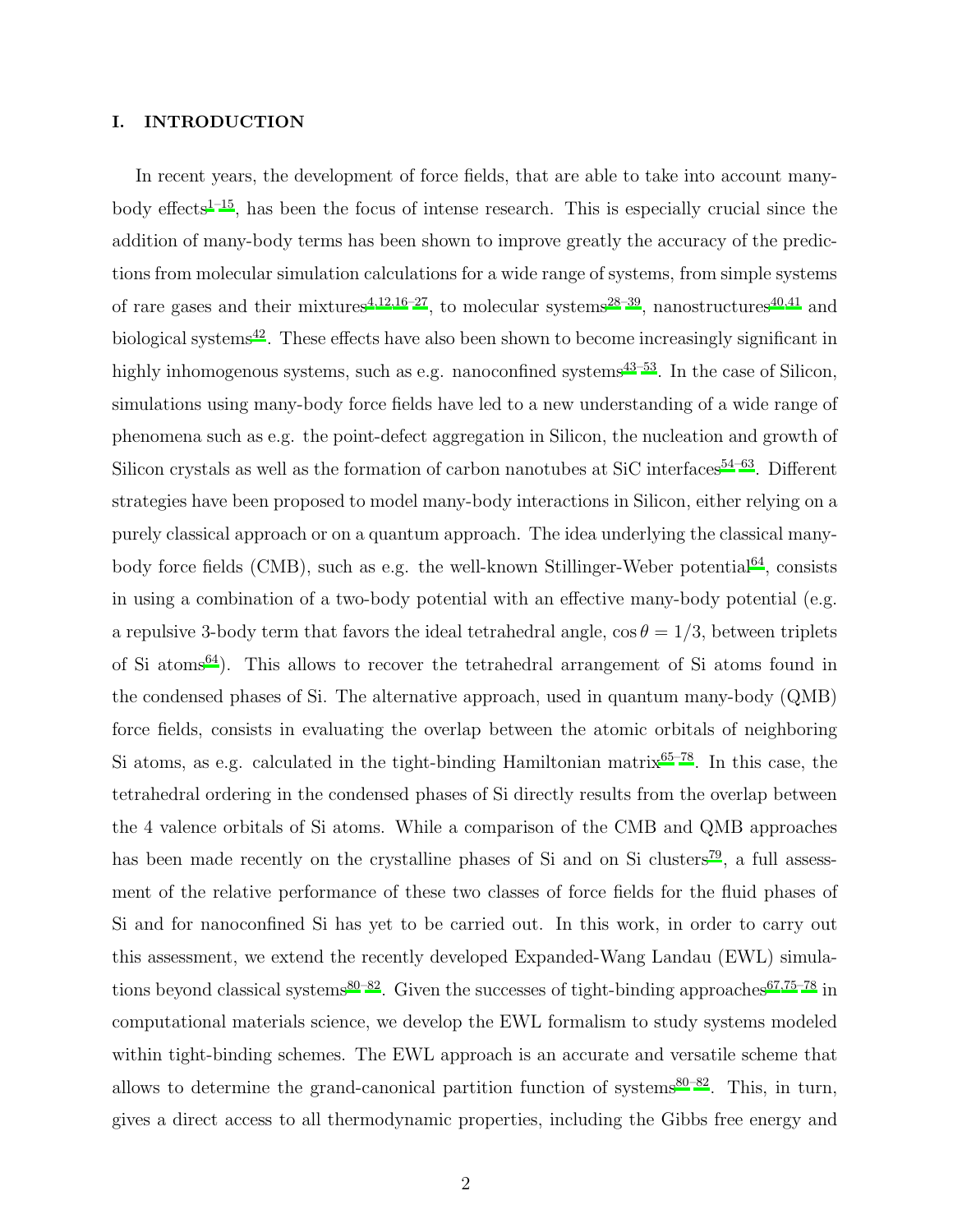the entropy, from the partition functions, through the application of the formalism of statistical mechanics. Using EWL simulations, we determine the thermodynamics properties of the fluid phases of Si under a wide range of conditions, i.e. at the vapor-liquid coexistence, in compressed liquids and under a nanoscopic confinement. We consider both CMB and QMB types of models. For CMB force fields, we consider the Stillinger-Weber potential  $(CMB-SW)^{64}$  $(CMB-SW)^{64}$  $(CMB-SW)^{64}$  and the Tersoff potential  $(CMB-T)^{83}$  $(CMB-T)^{83}$  $(CMB-T)^{83}$ . For QMB force fields, we use the Kwon model  $(QMB-K)^{72}$  $(QMB-K)^{72}$  $(QMB-K)^{72}$  and the Lenosky model  $(QMB-L)^{73}$  $(QMB-L)^{73}$  $(QMB-L)^{73}$ . Applying the EWL approach to Si, modeled with CMB or QMB force fields, provides a full picture of the impact of the two types of strategies (CMB or QMB) on the thermodynamic properties of the fluid phases of Si in a wide range of conditions and settings. The paper is organized as follows. In the next section, we discuss how we extend the EWL approach for QMB tight-binding systems. We also detail how the EWL approach is used in conjunction with CMB force fields. Then, we present the EWL results obtained, using both classes of model, for the grand-canonical partition function of Si in the bulk and under a nanoscopic confinement. In particular, we assess the relative performance of each model and carry out a comparison of the EWL results to the experimental data. We finally draw the main conclusions from this work in the last section.

#### II. EXPANDED WANG-LANDAU SAMPLING FOR TIGHT-BINDING MODELS

#### A. Theoretical framework

In the first papers of the series  $80-82$  $80-82$ , we have developed the Expanded Wang-Landau approach to determine the grand-canonical partition function of single-component systems and mixtures modeled with classical force fields. Here we extend this approach to the case of systems modeled within a tight binding scheme. The grand-canonical partition function for such a system is given by

<span id="page-2-0"></span>
$$
\Theta(\mu, V, T) = \sum_{N=0}^{\infty} Q(N, V, T) \exp(\beta \mu N)
$$
 (1)

where  $\beta = 1/k_B T$ , N the number of atoms,  $\mu$  the chemical potential of atoms and  $Q(N, V, T)$ is the canonical partition function given by

$$
Q(N, V, T) = \frac{V^N}{N! \Lambda^{3N}} \int \exp\left(-\beta U(\mathbf{\Gamma})\right) d\mathbf{\Gamma}
$$
 (2)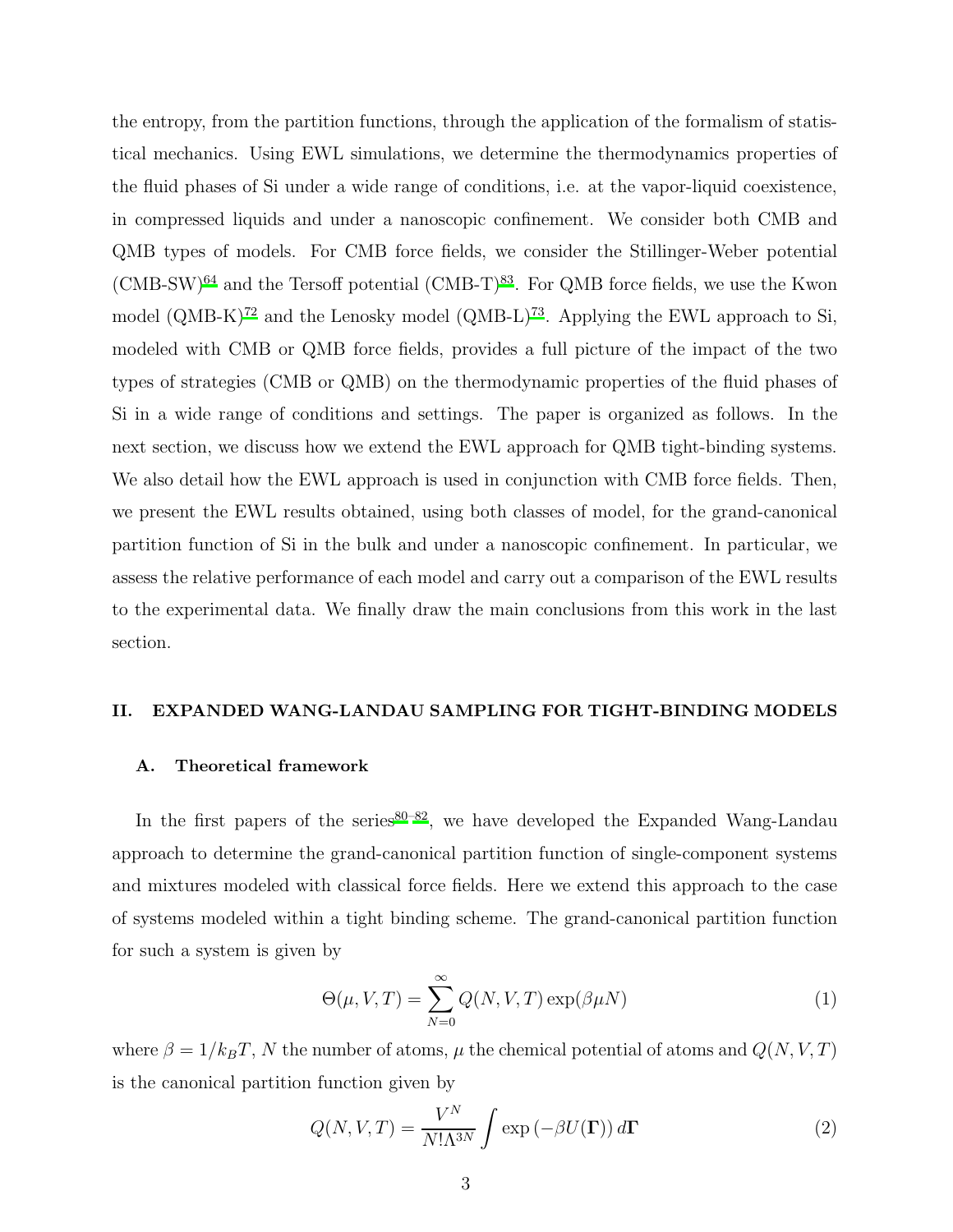where  $\Gamma$  denotes a specific configuration of the system and  $\Lambda$  is the De Broglie wavelength.

To perform an accurate sampling of the grand-canonical ensemble, it is necessary to implement a very efficient scheme for the insertion/deletion of atoms. For this purpose, we have developed an approach based on the expanded grand-canonical ensemble approach<sup>[84](#page-21-5)-97</sup>, which consists in dividing the insertion/deletion of a full atoms into  $M$  stages. Recent work has shown that the implementation of efficient schemes for the insertions/deletion steps, e.g. the expanded ensemble approach within transition matrix Monte Carlo methods<sup>[98](#page-21-7)</sup> or the continuous fraction component methods<sup>[99](#page-21-8)[,100](#page-21-9)</sup>, greatly improves the accuracy of the simulation results. Here, the combination of a Wang-Landau sampling with the expanded grandcanonical approach yields much more accurate results for the thermodynamic properties in the low temperature-high density regime, most notably for the chemical potential $80,101$  $80,101$ . In this approach, throughout the simulation, the system contains  $N$  full atoms and a fractional atom at stage l (with  $0 \leq l \leq M-1$ ). The coupling (or interaction) of the fractional atom with the N full atoms depends on the value of  $l$  and will be discussed in detail in section II.C. A fractional atom at stage  $l = 0$  is considered as void and does not interact with the N full atoms. If  $l$  is increased and its new value exceeds  $M$ , the fractional atom becomes a full atom and a new fractional atom at stage  $l - M$  is created, leading to a system which now has  $N + 1$  full atoms and a new fractional atom at stage  $l - M$ . Similarly, if l is decreased and its new value is less than 0, the fractional atom is deleted and a randomly chosen full atom becomes a new fractional atom at stage  $l + M$  is created, leading to a system which now has  $N-1$  full atoms and a new fractional atom at stage  $l + M$ . For this system, we define a simplified expanded grand-canonical (SEGC) partition function ${}^{80-82}$  ${}^{80-82}$  ${}^{80-82}$  as

$$
\Theta_{SEGC}(\mu, V, T) = \sum_{N=0}^{\infty} \sum_{l=0}^{M-1} Q(N, V, T, l) \exp(\beta \mu N)
$$
 (3)

in which  $Q(N, V, T, l)$  is the canonical partition function for a system of N full atoms and a fractional atom at stage  $l > 0$ , given by

$$
Q(N, V, T, l) = \frac{V^N}{N! \Lambda^3 N \Lambda_l^3 \int \exp\left(-\beta U(\mathbf{\Gamma})\right) d\mathbf{\Gamma}}
$$
(4)

The SEGC grand-canonical partition function differs from the conventional expanded grandcanonical partition, since it does not require the use of a weighting function (usually optimized numerically for given sets of  $(N, l)$  value<sup>[87](#page-21-11)[,102](#page-21-12)</sup>). As discussed in previous work<sup>[80](#page-21-2)[–82](#page-21-3)</sup>, the fact that we use a Wang-Landau sampling scheme ensures a uniform sampling of all possible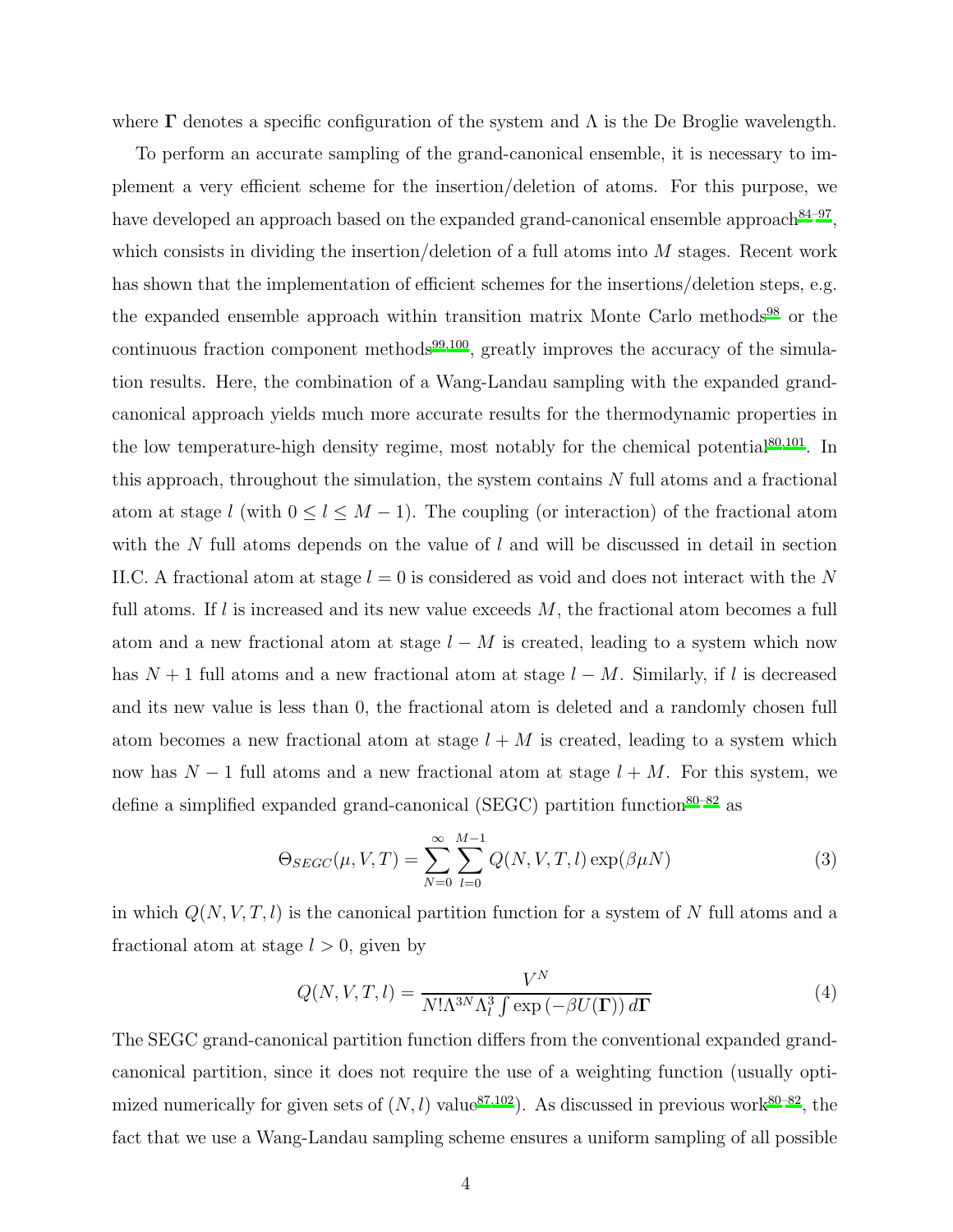$(N, l)$  values, thereby alleviating the need for a weighting function. Finally, the mass of a fractional atom (for any value of l other than 0) is chosen to be the same as that of a full atom, so that the De Broglie wavelength of the fractional atom is the same as for a full atom  $(\Lambda_l = \Lambda).$ 

#### B. Expanded Wang-Landau sampling.

The Wang-Landau sampling relies on an iterative evaluation of the biased distribution,  $p_{bias}^{101,103-118}$  $p_{bias}^{101,103-118}$  $p_{bias}^{101,103-118}$  $p_{bias}^{101,103-118}$ . In the context of simulations carried out in the Monte Carlo framework, we have the following Metropolis criterion for a move from an old state  $(\Gamma_o, N_o, l_o)$  to a new state  $(\mathbf{\Gamma}_n, N_n, l_n)$ 

$$
acc(o \to n) = min\left[1, \frac{p_{bias}(\Gamma_n, N_n, l_n)}{p_{bias}(\Gamma_o, N_o, l_o)}\right]
$$
(5)

In the case of a single-component system in the SEGC ensemble, the joint Boltzmann distribution  $p(\mathbf{\Gamma}, N, l)$  is defined as

<span id="page-4-0"></span>
$$
p(\mathbf{\Gamma}, N, l) = \frac{V^{N+1} \exp\left(-\beta \left[U(\Gamma) - \mu N\right]\right)}{N! \Lambda^{3(N+1)} \Theta_{SEGC}(\mu, V, T)}
$$
(6)

Eq. [6](#page-4-0) is written above for  $l > 0$ . For a void fractional particle,  $l = 0$ , the  $(N + 1)$  terms are replaced by N.

The number distribution  $p(N, l)$  can be calculated from Eq. [6](#page-4-0) as

$$
p(N,l) = \int p(\mathbf{\Gamma}, N, l)d\mathbf{\Gamma} = \frac{Q(N, V, T, l) \exp(\beta \mu N)}{\Theta_{SEGC}(\mu, V, T)}
$$
(7)

Finally,  $p_{bias}(\mathbf{\Gamma}, N, l) = p(\mathbf{\Gamma}, N, l)/p(N, l)$  is given by

$$
p_{bias}(\mathbf{\Gamma}, N, l) = \frac{V^{N+1} \exp\left(-\beta \left[U(\Gamma) - \mu N\right]\right)}{N! \Lambda^{3(N+1)} Q(N, V, T, l)}
$$
(8)

## C. Extension to tight-binding schemes

In tight-binding schemes<sup>[65](#page-20-4)[–71](#page-20-9)</sup>, the energy includes an electronic part (calculated as the sum of single-electron energy eigenvalues of the Schrödinger equation) and a phenomenological short-ranged repulsive part (corresponding to the repulsion between the atomic core electrons and nuclei). It is given by

<span id="page-4-1"></span>
$$
U = U_{TB} + U_R
$$
  
=  $\sum_n 2 \langle \Psi_n | H_{TB} | \Psi_n \rangle + U_R$  (9)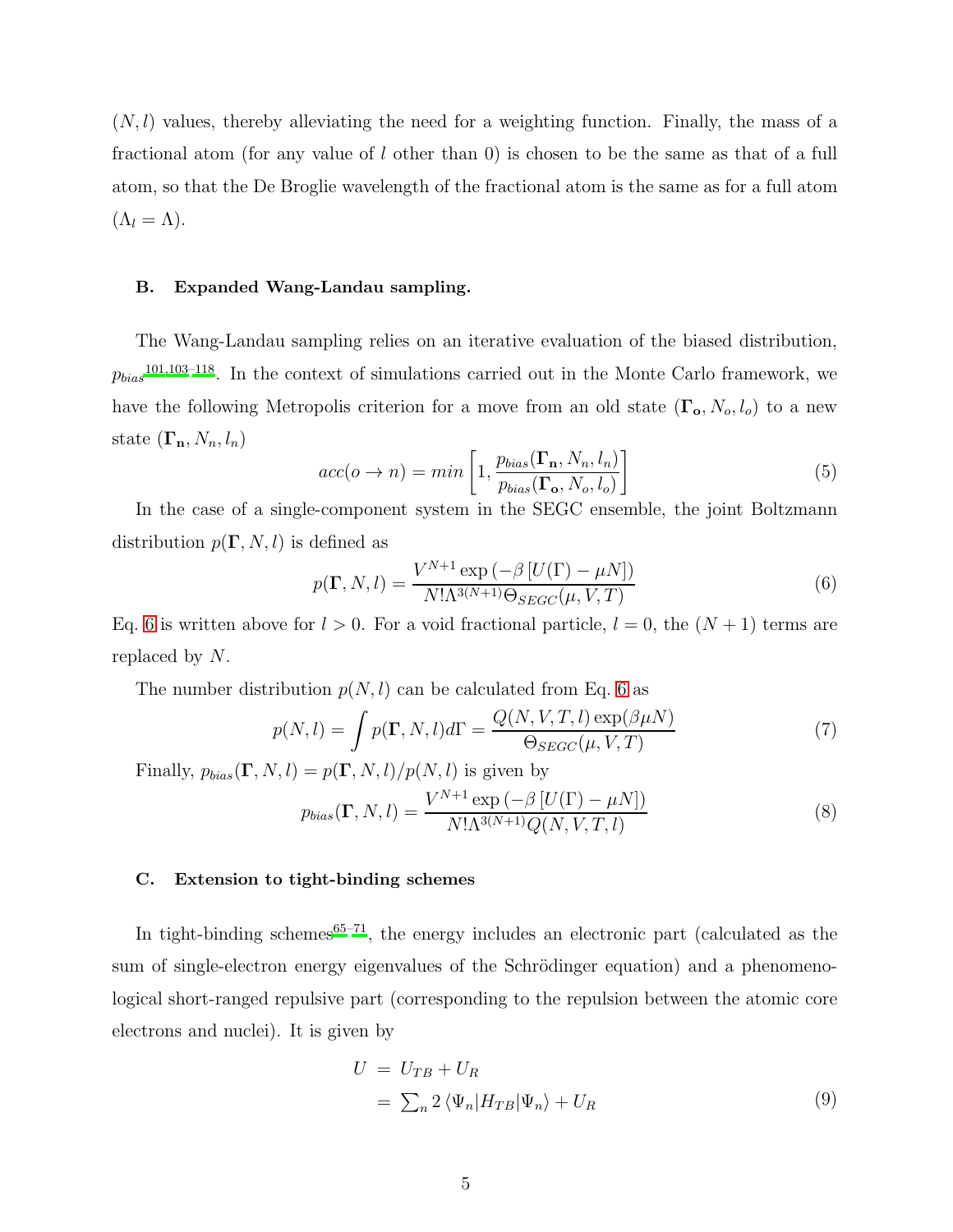In Eq. [9,](#page-4-1) the repulsive energy  $U_R$  is function of the position of atoms only, and is assumed to be independent from their electronic states.  $U_{TB}$  denotes the electronic energy, obtained from the lowest eigenvalues of the tight-bing hamiltonian  $H_{TB}$  (the factor of 2 accounting for spin). The matrix elements of the Hamiltonian  $H_{TB}$  are obtained using the Slater-Koster formalism<sup>[119](#page-22-1)</sup> within the context of the two-center approximation of the tight-binding theory, with bonding occurring as a result of the coupling between pairs of neighboring atoms. In the case of silicon, a basis set of 4 atomic orbitals  $(s, p_x, p_y, p_z)$  is assigned to each atom, and these orbitals overlap with the orbitals of neighboring atoms. For a system of N atoms, the  $H_{TB}$  matrix has a  $4N \times 4N$  dimension and consists of  $4 \times 4$  blocks - one block per atomic pair  $(i, j)$ . Diagonal blocks  $(i = j)$  are diagonal themselves, with matrix elements along the diagonal taken to be equal to the on-site energy for the s and  $p$  orbitals. Off-diagonal blocks  $(i \neq j)$  contain the hopping matrix elements, calculated from the distance-dependent tight-binding overlaps  $h_a(r_{ij})$  (with a denoting either  $ss\sigma$ ,  $sp\sigma$ ,  $pp\sigma$  and  $pp\pi$ )<sup>[72](#page-20-7)[,120](#page-22-2)</sup>.

Let us now consider a system containing  $N$  full atoms and a fractional atom at stage  $l$  $(l \neq 0)$ . We now define the coupling between the fractional atom and the N full atoms. The repulsive energy between a full atom and a fractional atom is rescaled with a coupling parameter  $\xi_l = l/M$  in the same way as in previous work<sup>[80](#page-21-2)[,81](#page-21-14)</sup> (potential parameters with the dimension of an energy are scaled by  $\xi_l^{1/3}$  $\mu_l^{(1/3)}$  and potential parameters with the dimension of a distance are scaled by  $\xi_l^{1/4}$  $\binom{1}{l}$ . The electronic energy for a system of N full atoms and a fractional atom is calculated as follows. The tight-binding matrix  $H_{TB}$  for such a system is now chosen as a matrix of  $4(N+1) \times 4(N+1)$  dimension, with the 4 additional dimensions (beyond 4N) corresponding to the fractional atom, labeled as the  $(N+1)$ <sup>th</sup> particle in the system. The diagonal block for the fractional particle is given by

$$
\begin{pmatrix}\n\epsilon_s & 0 & 0 & 0 \\
0 & \epsilon_p & 0 & 0 \\
0 & 0 & \epsilon_p & 0 \\
0 & 0 & 0 & \epsilon_p\n\end{pmatrix}
$$
\n(10)

where  $\epsilon_s$  and  $\epsilon_p$  are the on-site energies for the s and p orbitals of the fractional atom (chosen to be the same as that of a full atom). The off-diagonal blocks for the atomic pairs involving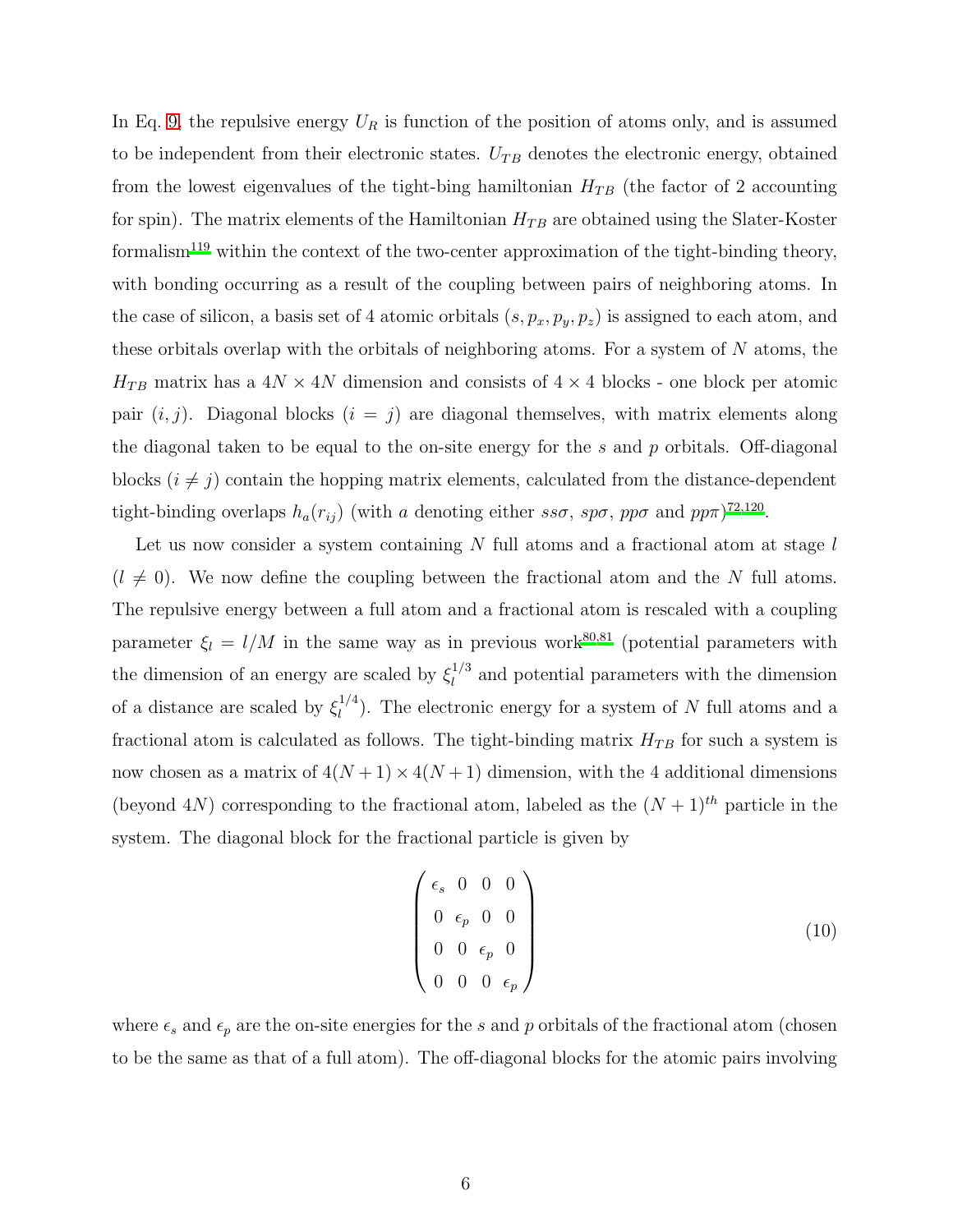a full atom i and the fractional atom  $N + 1$  are given by

$$
\begin{pmatrix}\nh_{ss\sigma}^{f} & d_{x}h_{sp\sigma}^{f} & d_{y}h_{sp\sigma}^{f} & d_{z}h_{sp\sigma}^{f} \\
-d_{x}h_{sp\sigma}^{f} & d_{x}^{2}h_{pp\sigma}^{f} + (1 - d_{x}^{2})h_{pp\pi}^{f} & d_{x}d_{y}(h_{sp\sigma}^{f} - h_{sp\pi}^{f}) & d_{x}d_{z}(h_{sp\sigma}^{f} - h_{sp\pi}^{f}) \\
-d_{y}h_{sp\sigma}^{f} & d_{y}d_{x}(h_{sp\sigma}^{f} - h_{sp\pi}^{f}) & d_{y}^{2}h_{pp\sigma}^{f} + (1 - d_{y}^{2})h_{pp\pi}^{f} & d_{y}d_{z}(h_{sp\sigma}^{f} - h_{sp\pi}^{f}) \\
-d_{z}h_{sp\sigma}^{f} & d_{z}d_{x}(h_{sp\sigma}^{f} - h_{sp\pi}^{f}) & d_{z}d_{y}(h_{sp\sigma}^{f} - h_{sp\pi}^{f}) & d_{z}^{2}h_{pp\sigma}^{f} + (1 - d_{z}^{2})h_{pp\pi}^{f}\n\end{pmatrix}
$$
\n(11)

where  $h_{ss\sigma}^f$ ,  $h_{sp\sigma}^f$ ,  $h_{pp\sigma}^f$  and  $h_{pp\sigma}^f$  are the hopping functions for the fractional-full interactions (see the 'Simulation Models' section for the detailed expression for the TB schemes used in this work) and  $d_{\alpha} = (\alpha_i - \alpha_{N+1})/r_{i,N+1}$  (with  $\alpha = x, y$  or z). Once the tight-binding matrix is defined, the electronic energy can be obtained by diagonalizing the  $H_{TB}$  matrix and by taking the lowest eigenvalues of  $H_{TB}$ , considering that both full and fractional atoms have 4 valence electrons. Finally, we add that, instead of the direct diagonalization of the  $H_{TB}$ matrix, linear-scaling methods can also be used to determine the electronic energy<sup>[121](#page-22-3)-127</sup>.

#### III. SIMULATION MODELS

In this work, we use classical many-body force fields and tight-binding models for Si. The many-body force fields studied here are the widely used Stillinger-Weber (CMB-SW)<sup>[64](#page-20-3)</sup> and Tersoff (CMB-T)<sup>[83](#page-21-4)</sup> potentials. The Stillinger-Weber potential  $U_{CMB-SW}$  is defined as the sum of a two-body term and of a three-body term  $u_3$ . The two-body term between two atoms  $i$  and  $j$  is given by

$$
u_2(r_{ij}) = A\epsilon (B(r_{ij}/\sigma)^{-p} - (r_{ij}/\sigma)^{-q}) \exp \left[ ((r_{ij}/\sigma - a)^{-1} \right], (r_{ij}/\sigma) < a \tag{12}
$$
\n
$$
= 0, (r_{ij}/\sigma) \ge a
$$

where  $\epsilon$ ,  $\sigma$ ,  $A$ ,  $B$ ,  $p$  and  $a$  are potential parameters taken from previous work<sup>[64](#page-20-3)</sup>.

The three-body term between 3 atoms  $i, j$  and  $k$  is given by

$$
u_3(\mathbf{r}_i, \mathbf{r}_j, \mathbf{r}_k) = \epsilon \left[ h(r_{ij}, r_{ik}, \theta_{jik}) + h(r_{ji}, r_{jk}, \theta_{ijk}) + h(r_{ki}, r_{kj}, \theta_{ikj}) \right]
$$
(13)

where the h function is defined for  $r < a$  as e.g. in the case of  $h(r_{ij}, r_{ik}, \theta_{jik})$ 

$$
h(r_{ij}, r_{ik}, \theta_{jik}) = \lambda \exp\left[\gamma(r_{ij}/\sigma - a)^{-1} + \gamma(r_{ik}/\sigma - a)^{-1}\right] \times \left(\cos\theta_{jik} + 1/3\right)^2 \tag{14}
$$

where  $\theta_{jik}$  denotes the angle between vectors  $\mathbf{r}_{ij}$  and  $\mathbf{r}_{ik}$ , subtended by vertex i, and where  $\lambda$  and  $\gamma$  are potential parameters<sup>[64](#page-20-3)</sup>. The interaction between a full atom and the fractional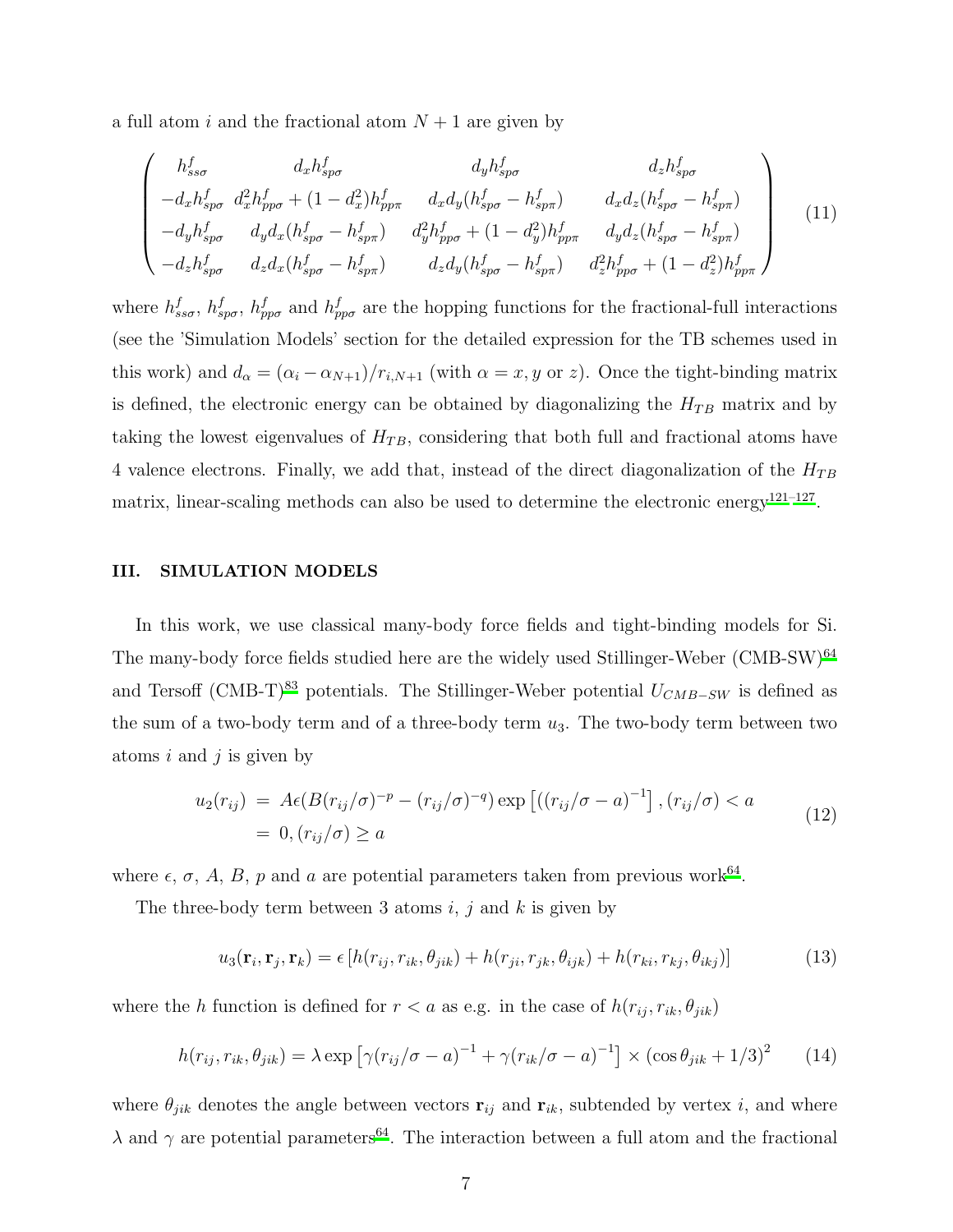atom is defined by rescaling the two-body and three-body energy terms between full atoms. For the CMB-SW potential, we use Eqs. (12-14) with the following parameters  $\epsilon_f = \xi_l^{1/3}$  $\int_l^{1/\delta}$ and  $\sigma_f = \xi_l^{1/4} \sigma$  for the full-fractional interaction.

The second many-body force field used in this work is the CMB-T potential<sup>[83](#page-21-4)</sup>, that is based on a bond-order potential description of the interactions<sup>[128](#page-22-5)</sup>. In this model, the interactions between two atoms  $i$  and  $j$  is given by

<span id="page-7-0"></span>
$$
V(r_{ij}) = f_c(r_{ij}) \left[ A \exp\left(-\lambda r_{ij}\right) - B \exp\left(-\mu r_{ij}\right) b_{ij} \right]
$$
  

$$
f_c(r_{ij}) = \frac{1}{2} \left[ 1 + \cos\left(\frac{r_{ij} - R}{S - R}\right) \right]
$$
 (15)

where  $b_{ij}$  is the bond order parameter, which is a many-body term that depends on the strength of the interaction between atoms i and j,  $f_c(r_{ij})$  is a cutoff function and A, B,  $\lambda$ ,  $\mu$ , S and R are the CMB-T potential parameters. The bond order parameter directly depends on the bond geometry according to

$$
b_{ij} = (1 + \beta^n \zeta_{ij}^n)^{-1/2n}
$$
  
\n
$$
\zeta_{ij} = \sum_{k \neq i,j} f_c(r_{ik}) g(\theta_{ijk})
$$
  
\n
$$
g(\theta_{ijk}) = 1 + \frac{c^2}{d^2} - \frac{c^2}{[d^2 + (h - \cos \theta_{ijk})]}
$$
\n(16)

where  $\beta$ , c, d and h are potential parameters and  $\theta_{jik}$  denotes the angle between vectors  $\mathbf{r}_{ij}$  and  $\mathbf{r}_{ik}$ . We finally define the interaction between a full atom and a fractional atom for the CMB-T potential by rescaling the repulsive and attractive terms for  $V(r_{ij})$  in Eq. [15,](#page-7-0) using the following parameters  $A_f = \xi_l^{1/3} A$ ,  $B_f = \xi_l^{1/3} B$ ,  $\mu_f = \xi_l^{1/4} \mu$  and  $\lambda_f = \xi_l^{1/4} \lambda$  for the full-fractional interaction.

The two tight-binding schemes studied in this work are the models of Kwon  $(QMB-K)^{72}$  $(QMB-K)^{72}$  $(QMB-K)^{72}$ and Lenosky (QMB-L)<sup>[73](#page-20-8)</sup>. Both are orthogonal TB models, with a minimal  $(s, p)$  basis and a repulsive potential, and have been shown to be highly transferable as they model accurately the properties of crystal phases, clusters<sup>[79](#page-21-1)</sup> as well as the solid-liquid and solid-solid phase boundaries of silicon<sup>[129](#page-22-6)</sup>. The Kwon model uses the following short-range scaling functions for the TB matrix elements<sup>[72](#page-20-7)[,120](#page-22-2)</sup> for a pair of atoms  $(i, j)$ 

<span id="page-7-1"></span>
$$
h_{\alpha}(r_{ij}) = h_{\alpha}(r_0) \times \left(\frac{r_0}{r_{ij}}\right)^n \times \exp\left[n\left(-\left(\frac{r_{ij}}{r_{c\alpha}}\right)^{n_{c\alpha}} + \left(\frac{r_0}{r_{c\alpha}}\right)^{n_{c\alpha}}\right)\right]
$$
(17)

where  $\alpha$  corresponds to either  $ss\sigma$ ,  $sp\sigma$ ,  $pp\sigma$  or  $pp\pi$  and  $r_0$ ,  $r_{c\alpha}$ ,  $n_{c\alpha}$  and n are potential parameters taken from Kwon *et al.*<sup>[72](#page-20-7)</sup>. The QMB-K repulsive energy is calculated as a sum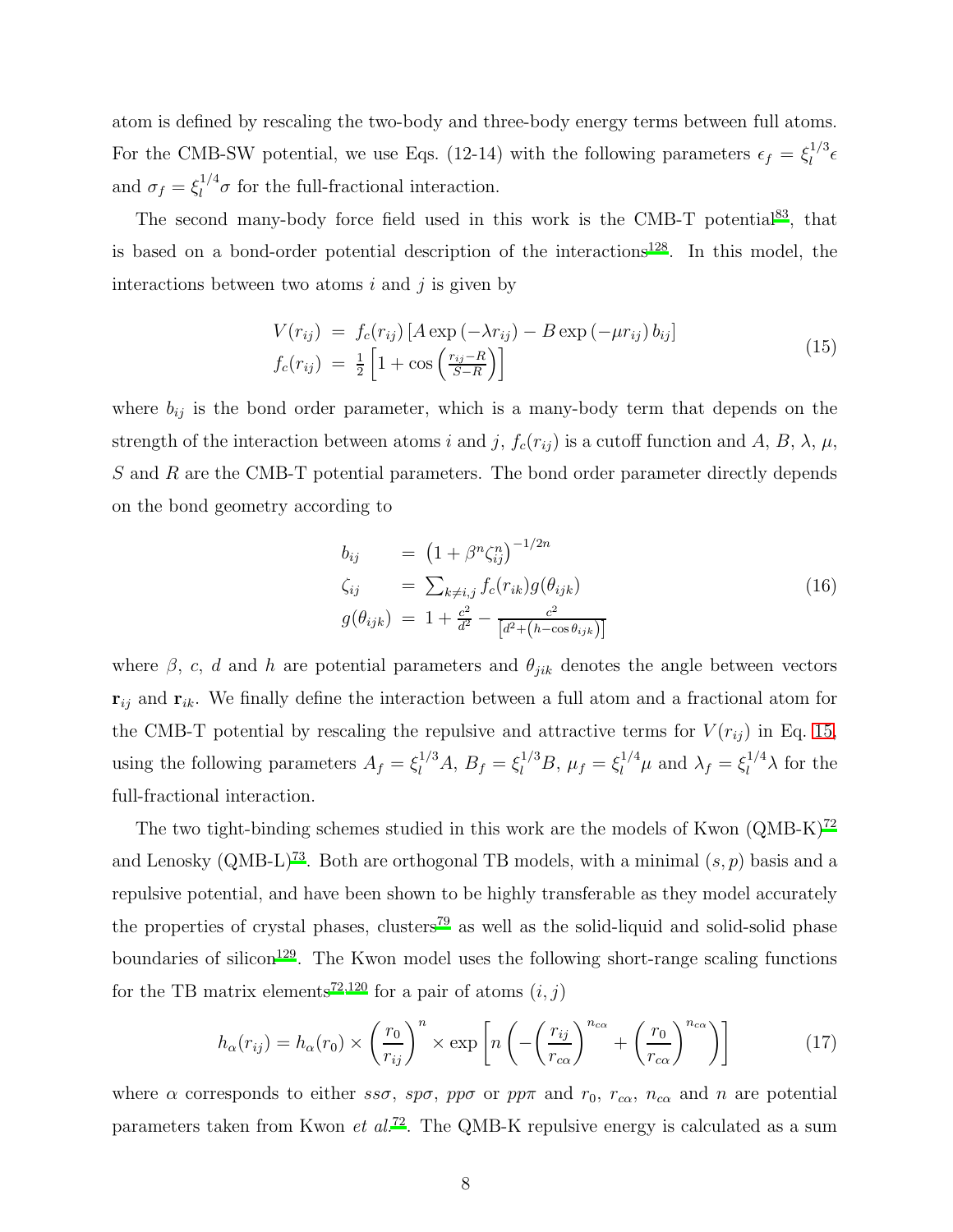of a functional of a repulsive pair potential<sup>[130](#page-22-7)</sup>  $\phi(r_{ij})$ 

<span id="page-8-0"></span>
$$
U_R = \sum_i f\left[\sum_j \phi(r_{ij})\right]
$$
  
\n
$$
f(x) = C_1 x + C_2 x^2 + C_3 x^3 + C_4 x^4
$$
  
\n
$$
\phi(r_{ij}) = \left(\frac{r_0}{r_{ij}}\right)^m \times \exp\left[m\left(-\left(\frac{r_{ij}}{d_c}\right)^{m_c} + \left(\frac{r_0}{d_c}\right)^{m_c}\right)\right]
$$
\n(18)

where  $C_n$   $(n = 1, 2, 3 \text{ or } 4), r_0, d_c, m$  and  $m_c$  are potential parameters<sup>[72](#page-20-7)</sup>.

For the QMB-K model, we model the interaction between a full atom and a fractional atom as follows. We use the same functional form  $h_{\alpha}(r_{ij})$  defined in Eq. [17](#page-7-1) and use the following scaled parameters:  $h_{\alpha}^{f}(r_0) = \xi_l^{1/3} h_{\alpha}(r_0)$  (with  $\alpha$  corresponding to either  $ss\sigma$ ,  $sp\sigma$ , pp $\sigma$  or pp $\pi$ ),  $r_0^f = \xi_l^{1/4}$  $l_l^{1/4}r_0$  and  $r_{c\alpha} = \xi_l^{1/4}$  $\int_l^{1/4} r_{c\alpha}$ . The electronic energy is then obtained by determining the lowest eigenvalues of the  $4(N+1) \times 4(N+1)$  matrix (for a system of N full atoms  $+1$  fractional particle), keeping in mind that the full atoms as well as the fractional atom all have 4 valence electrons. For the repulsive part, we use the same set of equations (Eq. [18\)](#page-8-0) with parameters scaled as follows:  $C_n^f = \xi_l^{1/3} C_n$   $(n = 1, 2, 3 \text{ or } 4), r_0^f = \xi_l^{1/4}$  $l^{1/4}r_0$  and  $d_c^f = \xi_l^{1/4}$  $l_1^{1/4}d_c.$ 

The QMB-L model<sup>[73](#page-20-8)</sup> is also an orthogonal TB model, that uses cubic splines to represent the 4 functions defining the TB matrix elements as well as the pair repulsive potential. To model the interaction between a full atom and a fractional atom, we apply a rescaled version of the cubic splines defined by Lenosky et al.. In the QMB-L model, the TB matrix elements are defined from the scaling functions  $h_{\alpha}(r) = g_{\alpha}(r)/r^2$ , where r is the interatomic distance for a pair of atoms,  $g_{\alpha}$  is a cubic spline and  $\alpha$  one of the 4 possible overlaps  $(\alpha = s\sigma, s\varphi, p\varphi, p\varphi)$ . The scaling function for a pair including a full atom and a fractional atom is obtained by rescaling the energies by  $\xi_l^{1/4}$  and the distances by  $\xi_l^{1/3}$ , leading to  $h^f_\alpha(r) = \xi_l^{1/4} g_\alpha(r/\xi_l^{1/3})/(r/\xi_l^{1/3})^2$ , and the scaled pair potential for the fullfractional repulsion is given by:  $\phi^f(r_{ij}) = \xi^{1/4} \phi(r_{ij}/\xi^{1/3})$ . As for the QMB-K model, the potential energy is obtained by adding the repulsive energy to the electronic energy, obtained from the lowest eigenvalues of the TB matrix. Fig. [1\(](#page-26-0)a) summarizes the dependence of the full-fractional pair potential on the coupling parameter. As the coupling parameter decreases, the repulsive pair potential smoothly decreases, ensuring that the insertion of the fractional atom is facilitated. Similarly, the TB matrix elements decrease with the coupling parameter, which leads to a smooth transition from a fractional atom so a full atom as it is grown during the EWL simulations. The resulting potential energy (calculated as the sum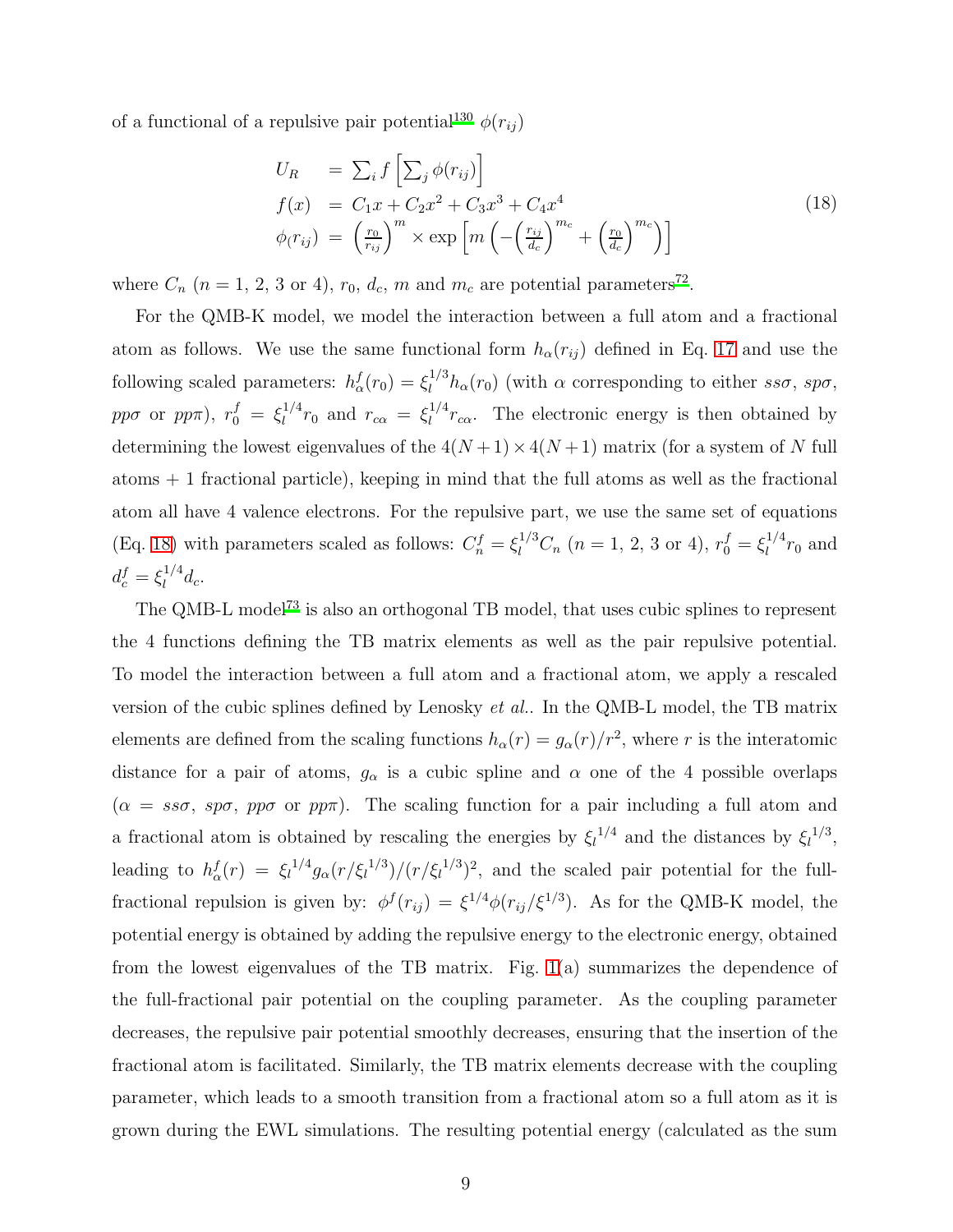of the repulsive and electronic contributions) for dimers, composed of a full atom and of a fractional atom, are shown in Fig. [1\(](#page-26-0)b) for different values of the coupling parameters. As the coupling parameter increases, the minimum is smoothly shifted from a shorter distance (reached at 1.37 Å for an energy of 1.3 eV for  $\xi = 0.1$ ) to a larger distance (e.g. reached at 2.14 Å for an energy of 3 eV for  $\xi = 0.9$ , until the full Lenosky dimer energy is recovered (with a minimum of 3.4 eV reached for a distance of 2.28  $\AA$ , in very good agreement with the *ab initio* results<sup>[131](#page-23-0)</sup>).

EWL simulations are performed on systems of up to 200 atoms within the framework of Monte Carlo (MC) simulations, with the following two types of MC moves: (i) a translation of a single, full or fractional, atom (75% of the MC steps) and (ii) a change in  $(N, l)$  (25% of the MC steps). The technical details regarding the Wang-Landau scheme are the same as described in the first papers of the series $80-82$  $80-82$ . To study the properties of the fluid phases of Silicon under nanoscopic confinement, we use a slit pore geometry and model the interactions between the fluid atoms and the two confining walls with the well-known Steele 9-3 potential<sup>[132](#page-23-1)[,133](#page-23-2)</sup>. More specifically, the fluid is confined between 2 planar walls separated by a distance of 12 Å along the z-axis. The effective interaction between the atoms of the fluid with the top wall (located at  $S_z/2 = 6$  Å along the z-axis) is given by

<span id="page-9-0"></span>
$$
\phi_{wf}^t(z) = \frac{2\pi \rho_w \sigma_{w-Si}^3 \epsilon_{w-Si}}{3} \left[ \frac{2}{15} \left( \frac{\sigma_{w-Si}}{S_z/2 - z} \right)^9 - \left( \frac{\sigma_{w-Si}}{S_z/2 - z} \right)^3 \right]
$$
(19)

while the interaction with the bottom wall (located at  $-S_z/2 = -6$  Å along the z-axis) is

<span id="page-9-1"></span>
$$
\phi_{wf}^b(z) = \frac{2\pi \rho_w \sigma_{w-Si}^3 \epsilon_{w-Si}}{3} \left[ \frac{2}{15} \left( \frac{\sigma_{w-Si}}{S_z/2 + z} \right)^9 - \left( \frac{\sigma_{w-Si}}{S_z/2 + z} \right)^3 \right]
$$
(20)

For the wall-fractional atom interaction, we simply use a rescaled version of Eqs. [19](#page-9-0) and [20](#page-9-1) using as interaction parameters  $\epsilon_{w-Si}^f = \xi_l^{1/3}$  $\int_l^{1/3} \epsilon_{w-Si}$  and  $\sigma_{w-Si}^f = \xi_l^{1/4}$  $\int_{l}^{1/4} \sigma_{w-Si}$ . We consider a graphite wall (using the parameters for carbon determined by Steele<sup>[133](#page-23-2)</sup>, with a number density for the wall  $\rho_w = 0.097$  atoms/ $\AA^3$  taken from previous work<sup>[134](#page-23-3)[,135](#page-23-4)</sup>) and model the wall-fluid interactions using the Silicon parameters of Murad and Puri<sup>[136](#page-23-5)</sup>, which gives  $\sigma_{w-Si} = 3.71 \text{ Å}$  and  $\epsilon_{w-Si}/k_B = 54.15 \text{ K}.$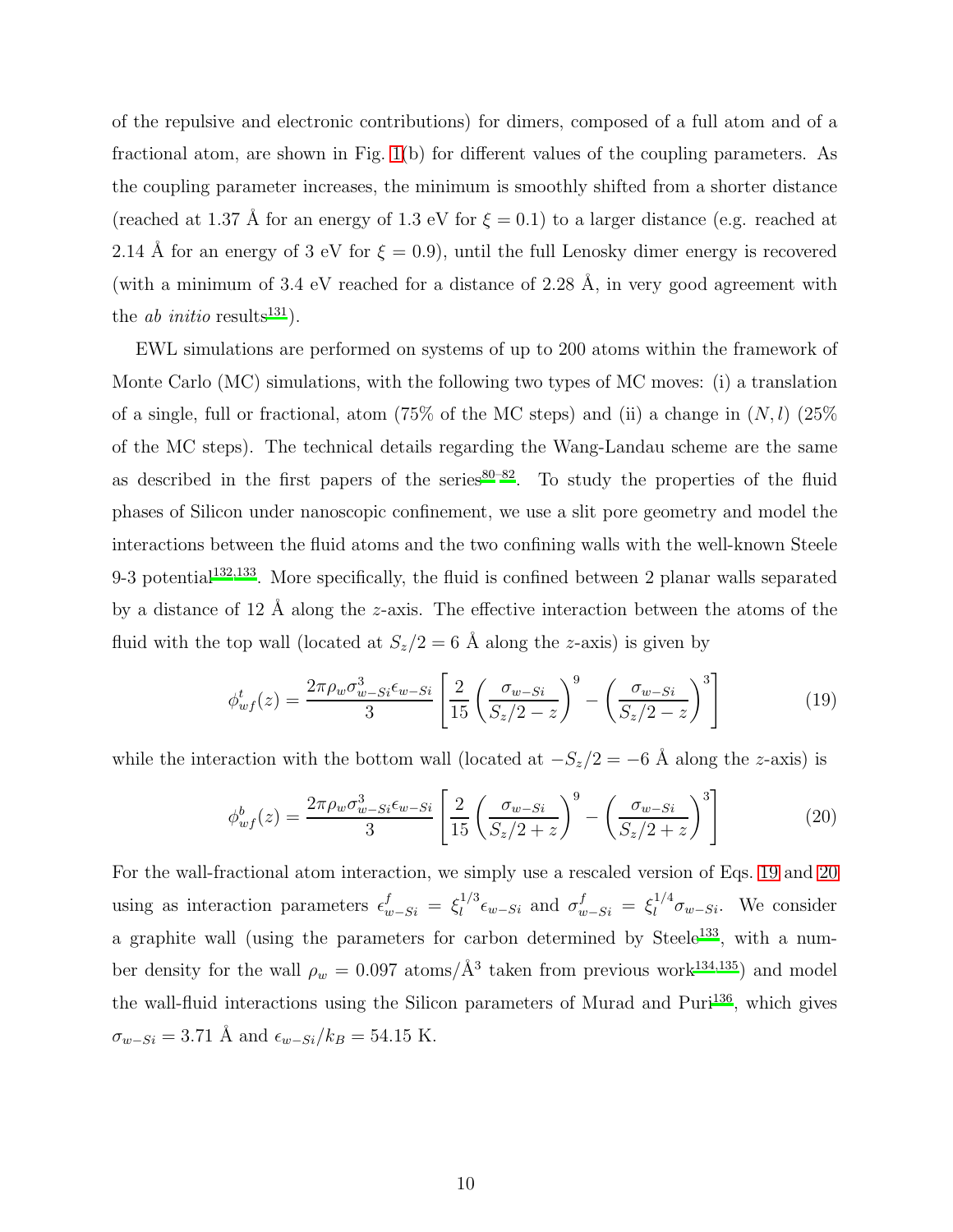#### IV. RESULTS AND DISCUSSION

#### A. Thermodynamics of the fluid phases of Si

We plot in Fig. [2\(](#page-27-0)a) the results obtained, at a temperature  $T = 5000$  K, for the grandcanonical partition function  $\Theta(\mu, V, T)$  of Si modeled with the two classical many-body force fields (CMB-SW and CMB-T) and the two quantum many-body models (QMB-K and QMB-L) considered in this work. For low chemical potentials ( $\mu < -31000 \text{ kJ/kg}$ ), the values for the partition function predicted by the different models are in excellent agreement with each other. As the chemical potential increases, Fig.  $2(a)$  shows that the grand-canonical partition sharply increases, first for the two QMB models, and then for the two CMB models. The sudden increase in  $\Theta(\mu, V, T)$  is first observed for the QMB-L model  $(\mu > -30900 \text{ kJ/kg})$ , then shortly after for the QMB-K model ( $\mu > -30750 \text{ kJ/kg}$ ) and then for the CMB-T model  $(\mu > -28350 \text{ kJ/kg})$  and finally for the CMB-SW model  $(\mu > -28150 \text{ kJ/kg})$ . This sharp increase in the partition function indicates the onset of a phase transition from a low density phase towards a phase of higher density (in our case here, the vapor-liquid transition for Silicon). This means that the predicted value for the chemical potential at coexistence will be the lowest for the QMB-L model, followed by the QMB-K model, the CMB-T model and finally the CMB-SW model. The predictions by the two QMB models for  $\mu$  at coexistence are close (within 0.5 % of each other) and around 8 % below the CMB predictions. As the chemical potential further increases beyond its value at coexistence, Fig. [2\(](#page-27-0)a) shows that, for all models, the grand-canonical partition function increases steadily with the chemical potential.

The grand-canonical partition function is obtained by summing up the functions  $Q(N, V, T)$ , with a weighting factor of  $\exp[\beta \mu N]$  (see Eq. [1\)](#page-2-0). The onset of the vapor-liquid transition, indicated by a sharp increase in the grand-canonical partition function  $\Theta(\mu, V, T)$ , can also be identified on a plot of  $Q(N, V, T)$  against N. Fig. [2\(](#page-27-0)b) shows that the values for the slopes of the logarithm of  $Q(N, V, T)$  are in the following order, QMB-L > QMB- $K > CMB-T > CMB-SW$ . This means that the order observed for the slopes is the opposite of the order obtained for  $\mu$  at coexistence shown in Fig. [2\(](#page-27-0)a). This can be understood in terms of the number distribution  $p(N)$  given by

$$
p(N) = \frac{Q(N, V, T) \exp \beta \mu N}{\Theta(\mu, V, T)}
$$
\n(21)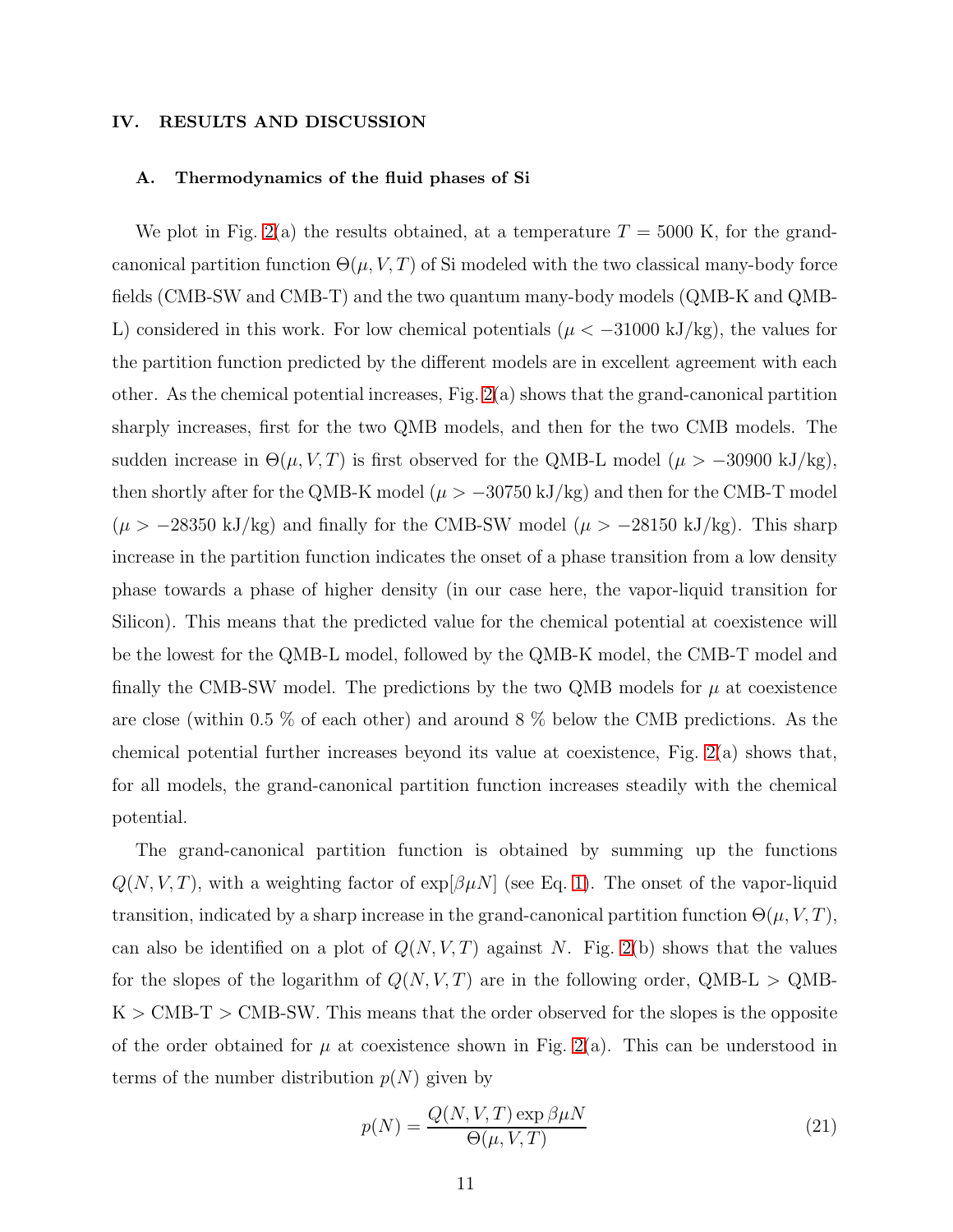$p(N)$  is proportional to the weighted function  $Q(N, V, T) \exp \beta \mu N$ . At coexistence, the number distribution at low  $N$  (corresponding to the vapor) and at large  $N$  (corresponding to the liquid) contribute equally. This occurs when  $Q(N, V, T)$  exp  $\beta \mu N$  take similar values for both phases, or, equivalently, when  $\log Q(N, V, T)$  exhibits a slope that compensates (i.e. is of the opposite sign) the linear term in  $N$ ,  $\beta \mu N$ . This accounts for the fact that the values for the slopes for  $\log Q(N, V, T)$  are in the opposite order of that obtained for  $\mu$  at coexistence.

The next step consists in using the results obtained for the partition functions to determine the thermodynamic properties of the fluid phases of Si, as predicted by the different CMB and QMB models studied here. The number distribution  $p(N)$  can be used to determine numerically the value of the chemical potential at the vapor-liquid coexistence for each model. At coexistence, the two phases have equal probabilities. Noting  $\Pi_l$  the probability associated with the liquid and  $\Pi_{\nu}$  the probability associated with the vapor, writing the condition that  $\Pi_l = \Pi_v$  leads to

$$
\sum_{N < N_b} p(N) = \sum_{N > N_b} p(N) \tag{22}
$$

with  $N_b$  denoting the boundary value (the value of N for which  $p(N)$  reaches a minimum between the two peaks corresponding to the liquid and vapor phases).

We show in Fig. [3](#page-28-0) the results obtained for the density distribution  $p(\rho = N/V)$  at coexistence, in the case of the QMB-L model. For each temperature,  $p(\rho)$  exhibits two peaks, associated with either the vapor phase for low densities or the liquid phase for high densities. Graphing the number distribution against the density and the temperature allows us to obtain the 3-D plot shown in Fig. [3\(](#page-28-0)a). This 3-D plot is especially interesting since it provides a 3-D sketch of the phase diagram, drawn on the basis of the phase probabilities, with the two series of peaks underlying the phase envelope. To give a better account of the variation, as a function of temperature, of the densities of the two phases at coexistence, we plot in Fig. [3](#page-28-0) the probabilities obtained for each phase, either on a logarithmic scale for the vapor (see the left-hand-side of Fig.  $3(b)$ ) or on a linear scale for the liquid (see the right-hand-side of Fig.  $3(b)$ ). These plots show the expected behavior for the densities of the two phases at coexistence, with a shift of the maximum probability for the vapor towards larger values for the density as the temperature increases (with a density increase of 5 orders of magnitude as the temperature goes from 3000 K to 6500 K) and a shift of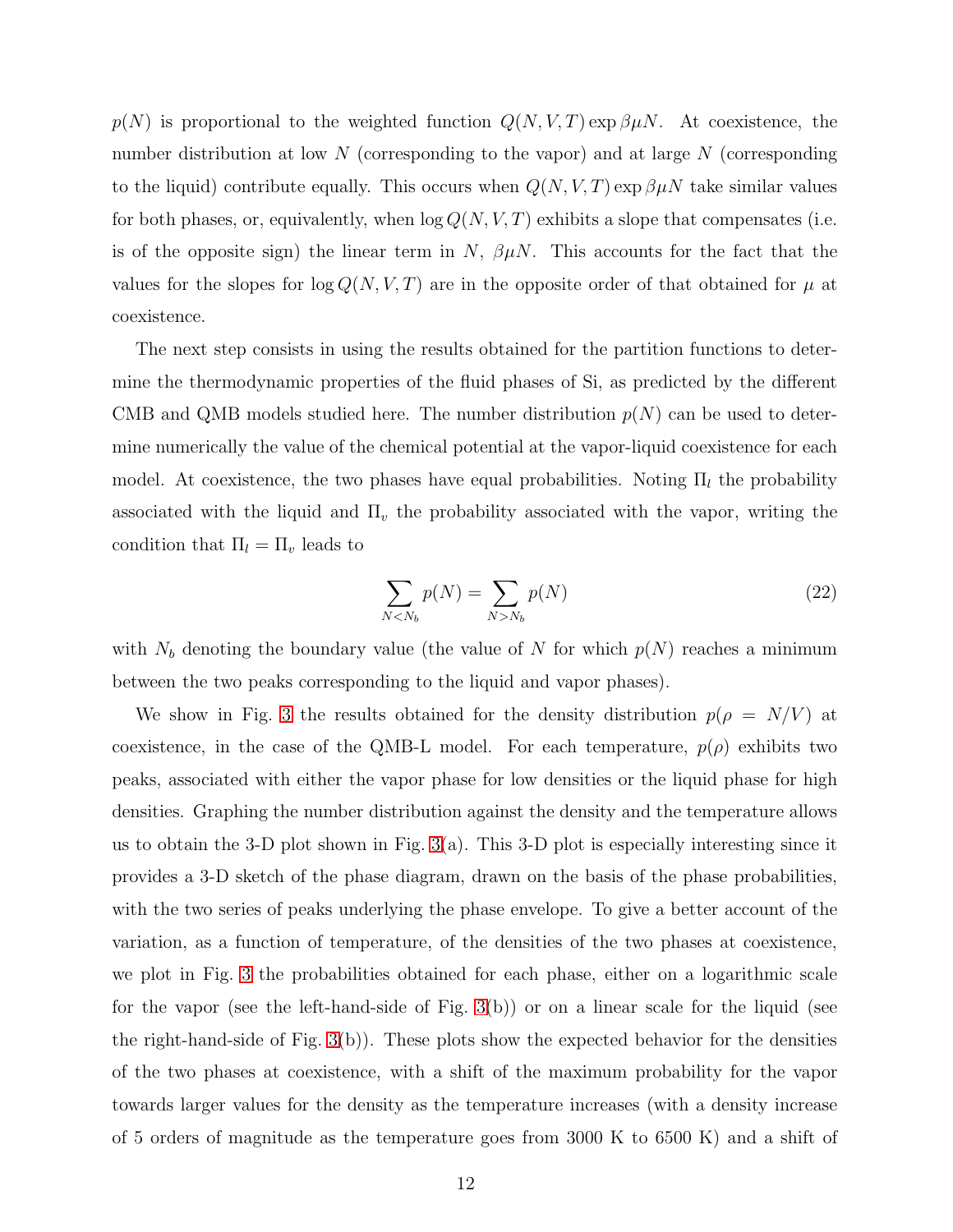the maximum probability for the liquid towards lower densities as the temperature increases (with a decrease in density by  $27\%$  as the temperature goes from 3000 K to 6500 K).

The vapor-liquid equilibria for each model can be plotted in the temperature-density plane by reporting the densities at coexistence for the liquid,  $\langle \rho_l \rangle$ , and for the vapor,  $<\rho_v$ , obtained from

<span id="page-12-0"></span>
$$
\langle \rho_l \rangle = \frac{\sum_{N>N_b} (N/V)p(N)}{\sum_{N>N_b} p(N)} \n\langle \rho_v \rangle = \frac{\sum_{N
$$

The densities at coexistence are shown in Fig.  $4(a)$  for the CMB and QMB models for temperatures ranging from 3000 K and 6500 K. For comparison purposes, we also include the results<sup>[55](#page-20-10)</sup> from prior work, obtained using the CMB-SW model and the Gibbs Ensemble Monte Carlo (GEMC) algorithm<sup>[137](#page-23-6)[,138](#page-23-7)</sup>. The GEMC results for the CMB-SW are found to be in excellent agreement with the EWL results obtained in this work. While the chemical potentials at coexistence were found to be similar within the same class of model (either CMB or QMB - see Fig. [2\)](#page-27-0), a similar type of classification does not strictly apply to the results for the densities. Fig. [4\(](#page-29-0)a) shows that the EWL densities are very sensitive to the model parameters. For instance, the density of the liquid phase at coexistence is found to be the highest for the QMB-K model (close to e.g. 2.7  $g/cm^3$  at 3000 K) and the lowest for the QMB-L model (about 2.2  $g/cm^3$ ). On the other hand, the density of the vapor is found to be lower for the QMB models (with the QMB-K density being roughly an order of magnitude less than for the QMB-L model over the temperature range considered here) than for the CMB models (with the CMB-SW density being an order of magnitude less than for the CMB-T model over the temperature range). Overall, on the basis of the VLE densities, a critical comparison of the various models leads to the following conclusion. The two models exhibiting extreme behaviors are observed for the QMB-K model (highest liquid densitylowest vapor density) and for the CMB-T model (second lowest liquid density-highest vapor density), while intermediate behaviors are observed by the CMB-SW and QMB-L model.

While experimental data are not available for the densities at coexistence, the experimen-tal data for the vapor pressure<sup>[139](#page-23-8)</sup> provide a way to assess the performance of the force fields to model the fluid phases of Si. In EWL simulations, the pressure at coexistence can be determined from  $\Theta(\mu, V, T)$  through the following equation (using the value at coexistence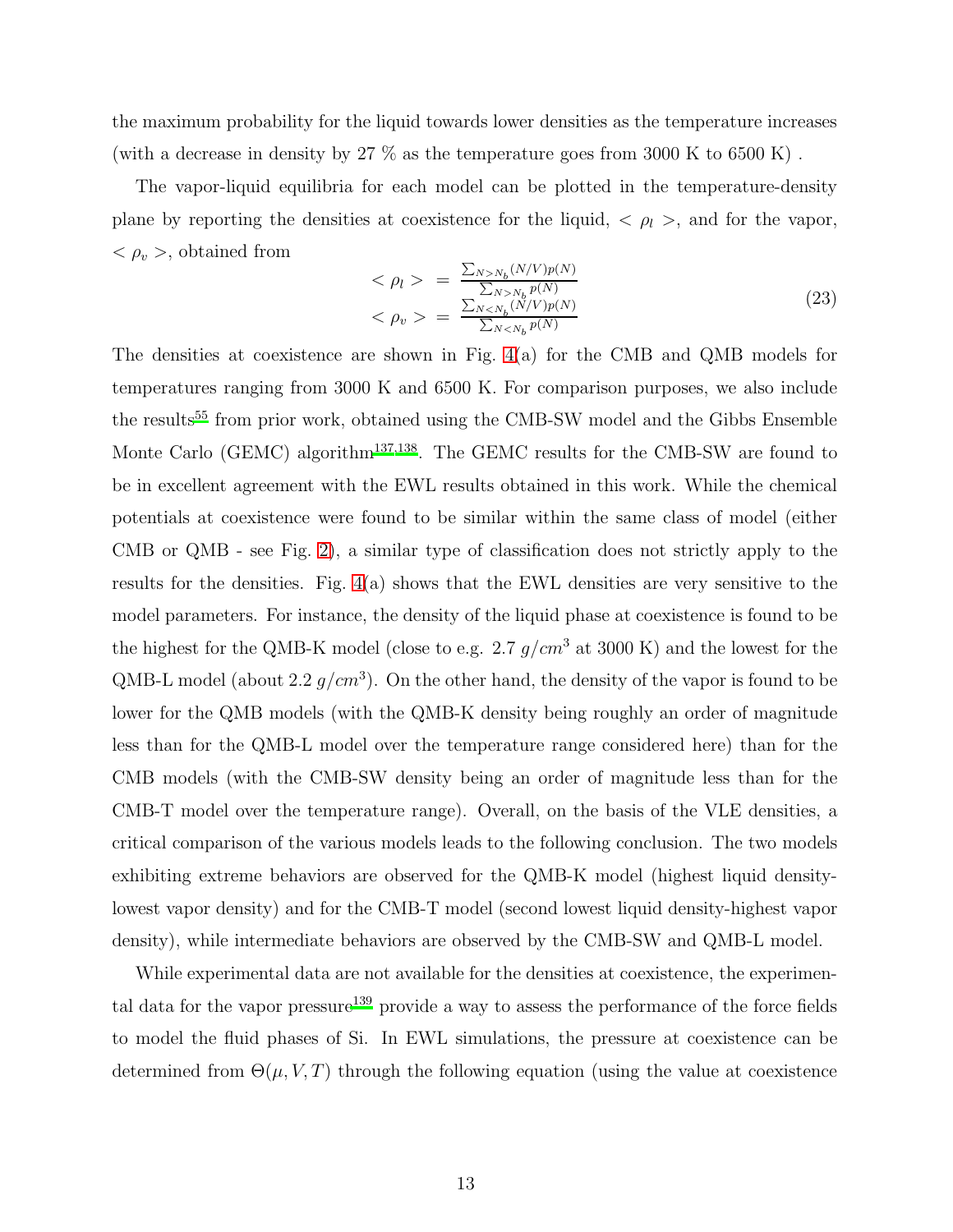for  $\mu$ )

$$
P = \frac{k_B T \ln \Theta(\mu, V, T)}{V} \tag{24}
$$

The EWL results for the pressure at coexistence are shown in Fig. [4\(](#page-29-0)b) for the 4 models and compared to the available experimental data<sup>[139](#page-23-8)</sup>. The results confirm the conclusions drawn from the results for the densities at coexistence, with the results for QMB-K and CMB-T appearing to be outliers. The QMB-K pressure underestimates by almost 2 orders of magnitude the experimental data at low temperatures, which is consistent with the very low density predicted for the vapor. This behavior could be attributed to the definition of the QMB-K model, which gives an incorrect energy for isolated atoms<sup>[73](#page-20-8)</sup>. Such cases occur frequently and thus become of great significance at low temperatures, when the vapor density becomes very low. The CMB-T pressure consistently overestimates the experimental data as well as the pressures predicted by all other models, especially at high temperatures where the vapor density predicted by the CMB-T model appears to be too large. In line with the results for the densities, the CMB-T and QMB-K results bracket the predictions by the CMB-SW model (which are remarkably close to the experimental data) and by the QMB-L model. The QMB models also provide access to additional information, that cannot be obtain when classical many-body force fields are used. These include the electronic density of state plotted in Fig. [5](#page-30-0) for the two QMB models studied in this work. Fig. [5](#page-30-0) shows the electronic density of states for the liquid, along the coexistence line, at  $T = 3000$  K and  $T = 6000$  K. The QMB-K model predicts that the electronic density of states retains the same qualitative features as temperature increases, consistently with the very moderate change in liquid density with the temperature (the liquid density at coexistence decreases by only 13.3 % for the QMB-K model as the temperature increases from 3000 K to 6000 K). On the other hand, increasing the temperature results in a qualitatively different electronic density of states for the QMB-L model, with the formation of a gap around 1.9 eV at high temperature (see the right panel of Fig [5\)](#page-30-0) as a result of the larger change in liquid density observed for this model (the liquid density decreases by 24.2 % for the QMB-L model. compared to 13.3% for the QMB-K model, over the same temperature interval).

In the rest of the paper, we focus on the results obtained for the CMB-SW and QMB-L models, since these have been shown to provide predictions that are closest to the experiment for the vapor-liquid coexistence. We compare the results obtained for compressed liquid for the CMB-SW and QMB-L model at  $T = 5000$  K and for pressures ranging from 0.2 GPa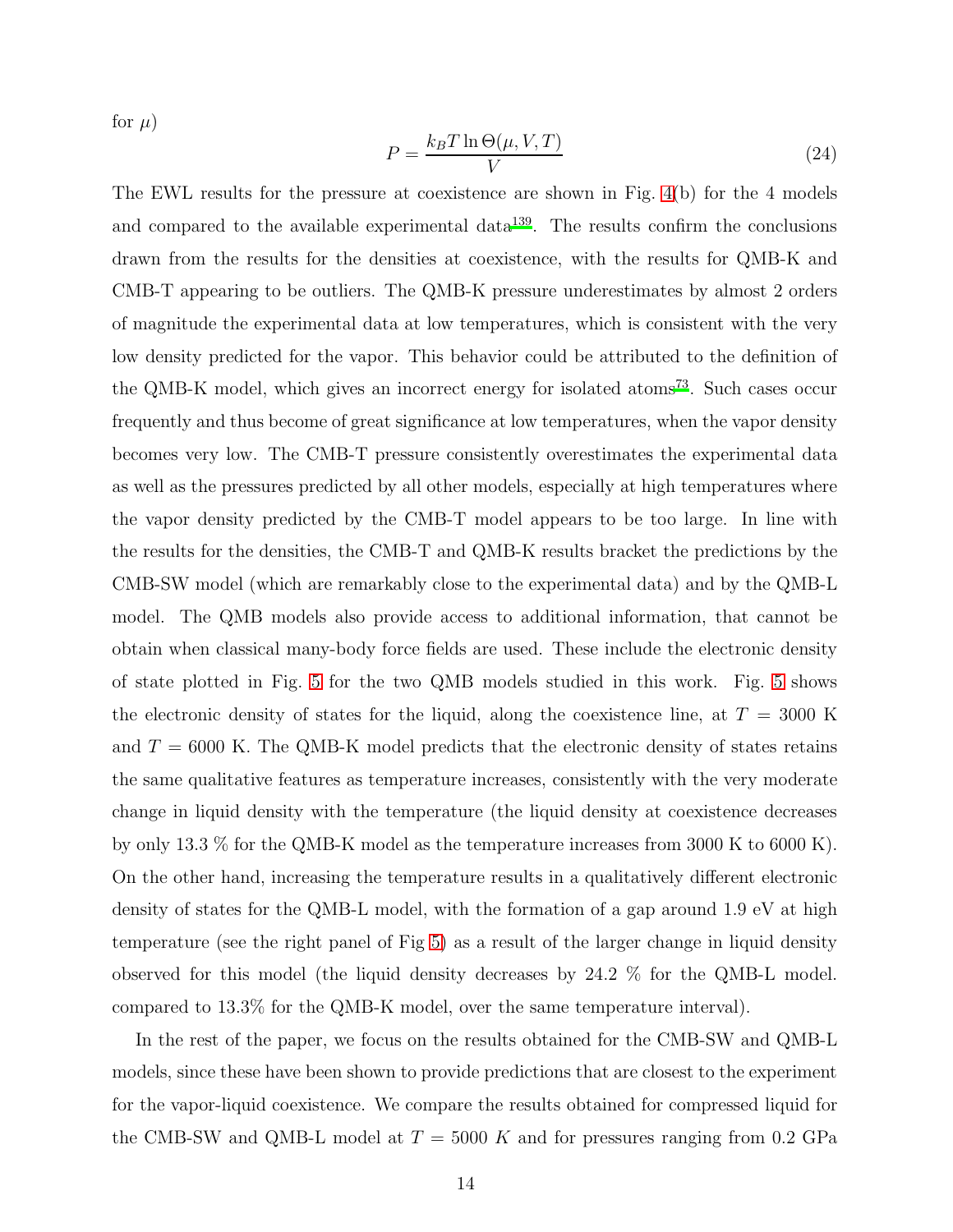to 1 GPa. Comparing the two sets of results, we find that the predictions for the properties of compressed liquids exhibit similar deviations to those observed for the vapor-liquid phase diagram. We find a shift of the order of 2 to  $3 \times 10^3$  kJ/kg for the Gibbs free energy (in line with the results for the chemical potentials at coexistence) and larger densities for the CMB-SW model, by up to about 9 % (consistently with the findings for the liquid densities at coexistence). Both models are found to capture the essential features of the thermodynamic response of Si to the increase in pressure. In particular, the effect of pressure on the density is of the same order for both models. The dependence upon pressure of the thermodynamic properties is also found to be very similar for both models, with a similar increase in Gibbs free energy over the pressure range (about 400  $kJ/kg$  for both models) and in the enthalpy (close to 250  $kJ/kg$  for both models) and a similar decrease in entropy over the pressure range  $(0.02 \; kJ/kg$  for both models).

#### B. Thermodynamics of nanoconfined Si

We now apply the EWL method to determine the partition functions for nanoconfined fluid phases of Si. We begin our analysis with the results obtained for the grand-canonical partition function  $\Theta(\mu, V, T)$ . Fig. [6\(](#page-31-0)a) shows the partition functions obtained for nanoconfined Si with the two models for  $T = 3000$  K and  $T = 5000$  K. The grand-canonical partition functions are in very good agreement for the two models at low chemical potentials (e.g. for  $\mu$  < -22350 kJ/kg at T = 3000 K). As the chemical potential increases, the partition functions for the models start to depart strongly from each other. The QMB-L partition function exhibits a steep increase when  $\mu$  exceeds  $-22350 \text{ kJ/kg}$ , while the CMB-SW partition function increases rapidly once  $\mu$  becomes greater than  $-20100 \text{ kJ/kg}$ . A similar behavior is observed at higher temperatures, as shown for  $T = 5000$  K on the left of Fig. [6\(](#page-31-0)a), with the QMB-L grand-canonical partition function increasing steeply for a chemical potential about 2900 kJ/kg less than for the CMB-SW partition function. The steep increase in the partition function is associated with a transition from a nanoconfined phase of low density to a nanoconfined phase of high density. Comparing the results for nanoconfined Si to those obtained for the bulk, we find that, for a given model (either CMB-SW or QMB-L), confining Si results in a shift of the transition, from the low density phase to the high density phase, in  $\mu$  by about 650 kJ/kg at  $T = 5000$  K. Examining the results for  $\log Q(N, V, T)$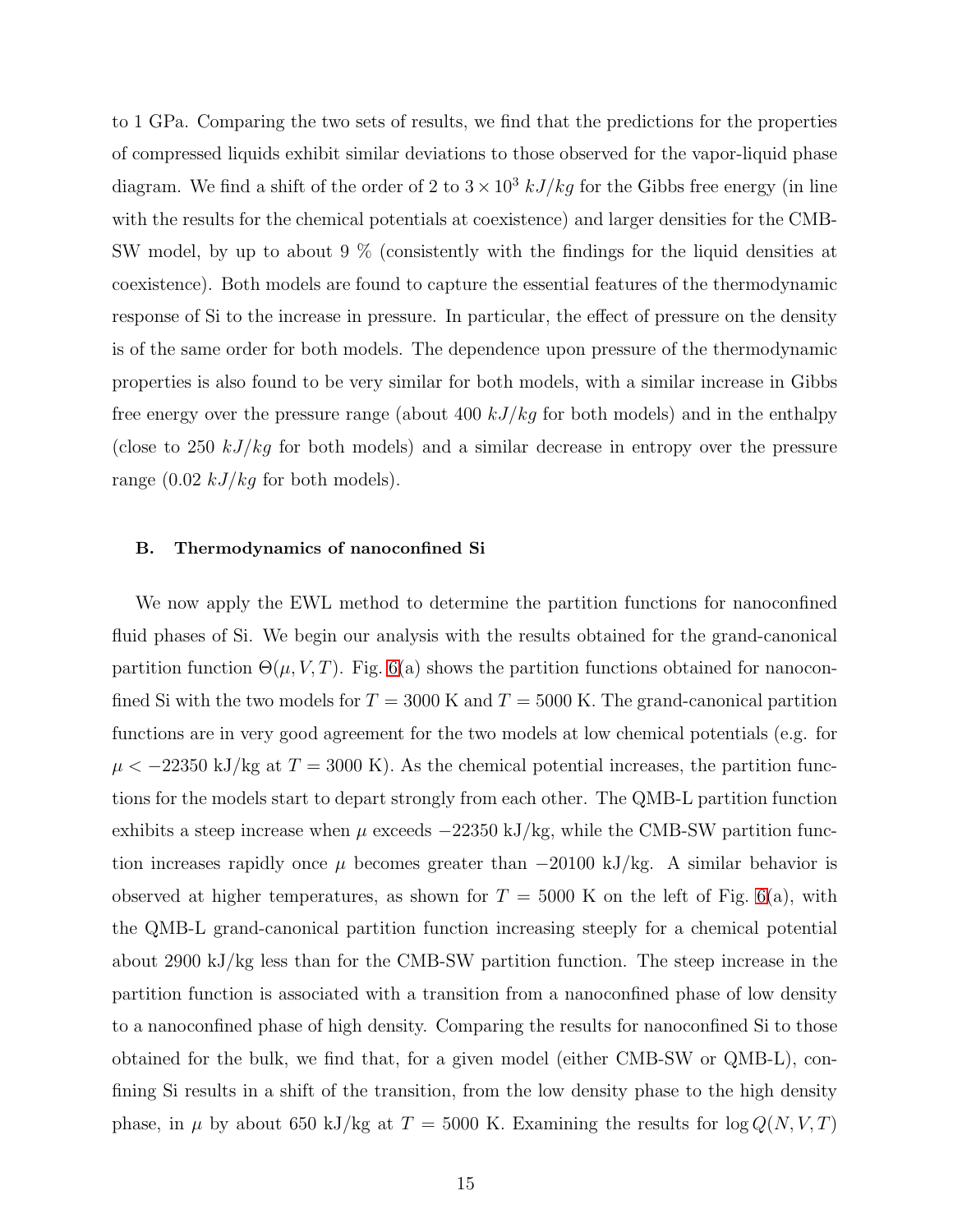provides a direct way to locate the chemical potentials for which the phase transition takes place. At coexistence, the chemical potential is such that the linear term  $\beta \mu N$  takes the opposite value of the slope of log  $Q(N, V, T)$ . For a given temperature (fixed  $\beta$ ), Fig [6\(](#page-31-0)b) shows that the slope of  $\log Q$  is greater for the QMB-L model than for the CMB-SW model. This means that the transition from the low-density nanoconfined phase to the high-density nanoconfined phase occurs at lower  $\mu$  for QMB-L than for CMB-SW, consistently with the delay in  $\mu$  for the steep increase of  $\Theta_{CMB-SW}$  when compared to  $\Theta_{QMB-L}$  (see Fig. [6\(](#page-31-0)a)).

We now turn to the thermodynamics of nanoconfined fluid phases of Si. Starting with the predictions from the CMB-SW model, we plot in Fig. [7\(](#page-32-0)a) the adsorption isotherms for Si for temperatures ranging from 3000 K to 6500 K. The adsorption isotherms exhibit a step, corresponding to the transition from the low-density to the high-density phase, for a value of the chemical potential that coincides with the chemical potential marking the steep increase in log Θ in Fig. [6\(](#page-31-0)a) (e.g. slightly below  $-20000 \text{ kJ/kg}$  at  $T = 3000 \text{ K}$ ). As the temperature increases, the adsorption step is shifted towards the lower end of the range for the chemical potential, in agreement with the behavior of  $\log \Theta$  as a function of T in Fig. [6\(](#page-31-0)a). To analyze further the EWL results, we determine the phase diagram for nanoconfined Si by evaluating the properties of the the two coexisting phases from the EWL data. For this purpose, we calculate the void volume<sup>[94](#page-21-15)[,95](#page-21-16)[,140](#page-23-9)</sup>  $V_{void}$ , i.e. the volume of the nanopore accessible to the fluid and find a value of  $V_{void} = 0.973V_{pore}$  ( $V_{pore}$  being the total volume of the nanopore considered here). The density of the two nanoconfined phases is then obtained from the number distribution  $p(N)$  through Eq. [23.](#page-12-0) The phase diagram so obtained for nanoconfined Si is plotted in Fig. [7\(](#page-32-0)b) and compared to the EWL results for the bulk. Nanoconfinement strongly impacts the phase coexistence. For a given temperature, subjecting Si to a nanoscopic confinement leads to an increase in the density of the vapor at coexistence (e.g. by 93 % at  $T = 6000$  K) and to a decrease in the density of the liquid at coexistence (by 47 % at  $T = 6000 \text{ K}$ ). The adsorption isotherms for Si predicted by the QMB-L model are plotted in Fig. [8\(](#page-33-0)a). Fig. [8\(](#page-33-0)a) shows that the adsorption step occurs concomitantly with the steep increase in  $\log \Theta$  seen in Fig. [6\(](#page-31-0)a). This further confirms the connection between the steep increase in the partition function and the phase transition taking place in the nanoconfined fluid. Moreover, as temperature increases, the adsorption step occurs for lower values of the chemical potential, consistently with the findings for the CMB-SW model. The phase diagram for nanoconfined Si predicted by the QMB-L model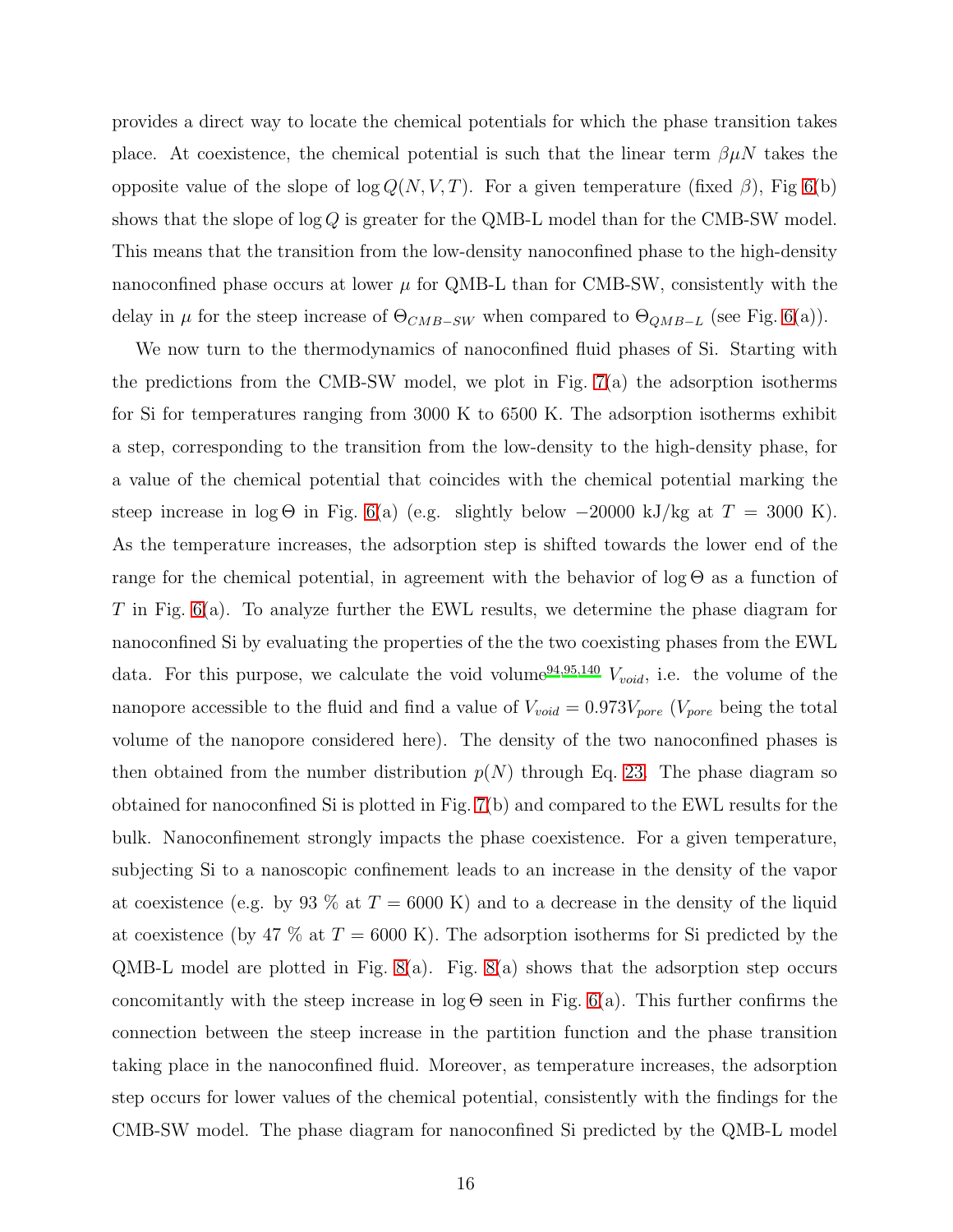is compared to the vapor-liquid equilibrium for the bulk in Fig. [8\(](#page-33-0)b). As for the CMB-SW model, the QMB-L model predicts that the coexistence curve for nanoconfined Si is located inside the phase envelope of the bulk. Nanoconfinement results in sharp changes in the densities of the two coexisting phases, with an increase in the density of the vapor at coexistence (e.g. by 173 % at  $T = 6000$  K) and to a decrease in the density of the liquid at coexistence (by 51 % at  $T = 6000$  K).

The partition functions, provided by the EWL approach for the two models, can be used to predict all thermodynamic properties of adsorption, including the Gibbs free energy of adsorption, enthalpy of adsorption and entropy of adsorption $81$ . We show on the left panel of Fig. [9](#page-34-0) the predictions for these properties by the CMB-SW model at  $T = 3000$  K and  $T = 4000$  K. Fig. [9](#page-34-0) is a plot the opposite of the Gibbs free energy of adsorption,  $-G$ , against P, with  $-G$  shown as the sum of the entropic term TS and of the enthalpic term  $-H$ . For both temperatures, we observe that  $-G$  starts to decrease as the pressure increases (for P up to 0.25 bar at  $T = 3000$  K). This is mainly due to the slow decrease in entropy, as a result of the slow density increase of the nanoconfined fluid and, to a lesser extent, to the slow increase in  $-H$ , which also increases with the density of nanoconfined Si. As P further increases (beyond 0.25 bar at  $T = 3000 \text{ K}$ ), the phase transition from the low-density phase to the high-density phase takes place and results in a steep drop in the entropic term and a steep rise in the enthalpic term. The two terms then reach a plateau, leading to an almost constant value for  $-G$  beyond 0.25 bar. A similar behavior is observed at higher temperature, as shown at the bottom of the left panel for  $T = 4000$  K. However, while the entropic and enthalpic terms take similar values at  $T = 3000$  K in the high pressure regime, the entropic term increases with  $T$  and becomes greater than the enthalpic term in the high pressure regime. The predictions obtained with the QMB-L model are shown on the right panel of Fig. [9.](#page-34-0) The Gibbs free energy of adsorption for the QMB-L model is shifted by about 10 % with respect to the CMB-SW model and the transition low-density $\rightarrow$  highdensity occurs at a lower pressure for the QMB-L model than for the CMB-SW model. However, there is a very good agreement between the predictions from the two models for the relative magnitude of the entropic and enthalpic contributions both at  $T = 3000$  K and  $T = 4000$  K. For instance, at  $T = 3000$  K,  $-H$  and TS are found to be the same for both the CMB-SW and the QMB-L force fields in the plateau region. These sets of results confirm that the CMB-SW and QMB-L force fields, which rely on dramatically different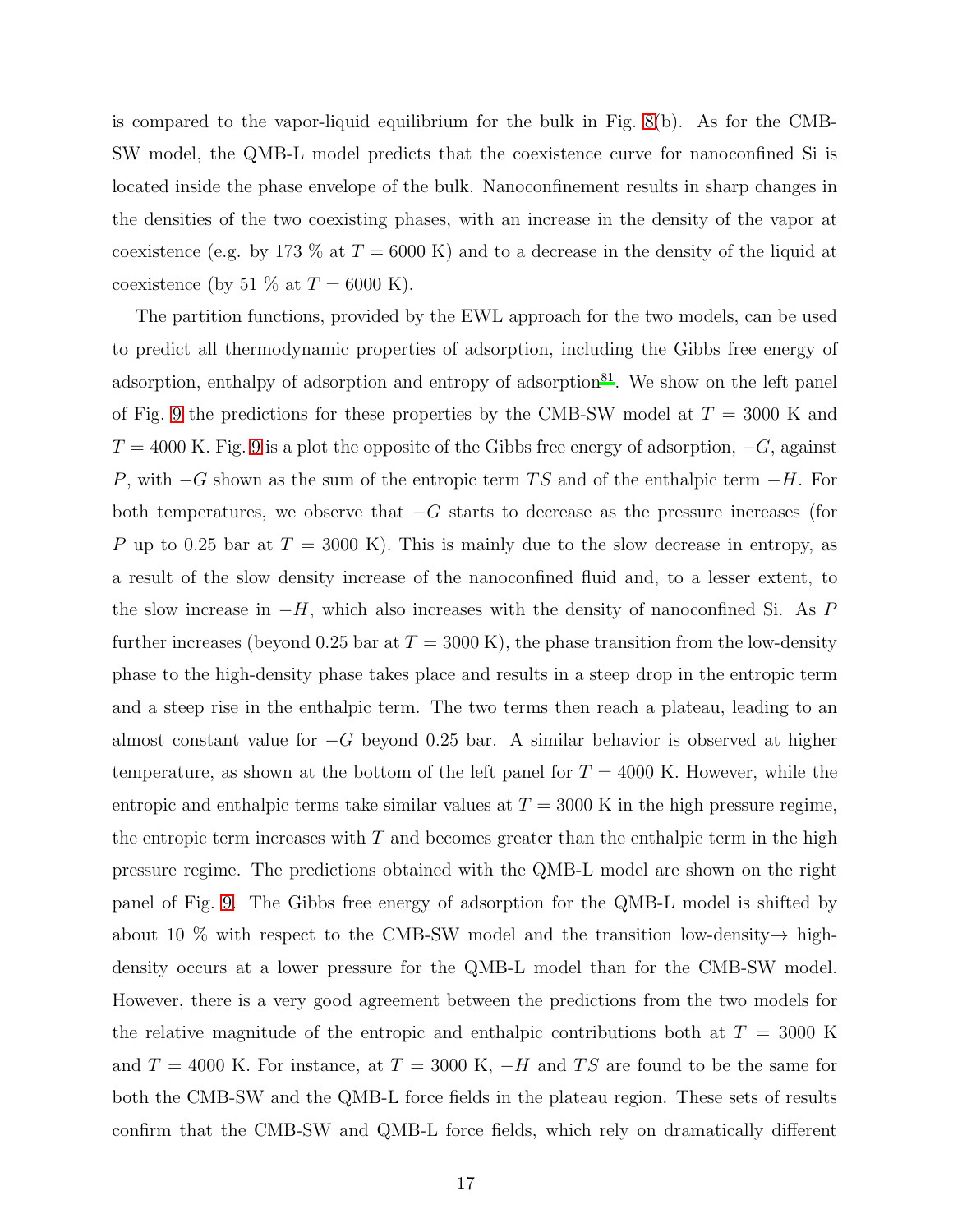approaches to model many-body effects, both manage to capture the essential features of the thermodynamics of nanoconfined Si.

# V. CONCLUSIONS

We develop the Expanded Wang-Landau method for systems modeled with a tightbinding Hamiltonian and apply the resulting method to determine the partition function and thus all thermodynamic properties of the fluid phases of Si. We consider different strategies, either classical or quantum, to take into account many-body effects in the fluid phases of Silicon. These include classical many-body force fields, which mimic the tetrahedral organization in crystalline Si through a repulsive 3-body term that favoring the ideal tetrahedral angle in the CMB-SW model, as well as quantum many-body tight binding models, which explicitly calculate the overlap between the 4 valence orbitals of neighboring atoms as in the QMB-T and QMB-L models. The EWL results show that the grand-canonical partition function is very sensitive to the strategy (CMB or QMB) chosen to model many-body effects. In particular, the chemical potential for which the system undergoes a vapor→liquid transition, both in the bulk and under nanoconfinement, is predicted to be 10 − 15 % higher for CMB models than for QMB models. When subjected to nanoconfinement, the phase diagram was shown to undergo a dramatic change, with e.g. at 6000 K a decrease in liquid densities by about 50 % for both CMB and QMB models and an increase in vapor densities between 90 % (CMB) and 170% (QMB). The results obtained in this work also allow us to rank the performance of the various models on the basis of their ability to predict the available experimental data. In particular, the CMB-SW and the QMB-L models are found to yield the results that are the closest to the experimental data for the vapor pressure. With respect to the CMB-SW model, the QMB-L model has the additional advantage of providing an insight into the dependence, upon the thermodynamic conditions, of the electronic properties of the fluid phases of Silicon.

### Acknowledgements

Partial funding for this research was provided by NSF through CAREER award DMR-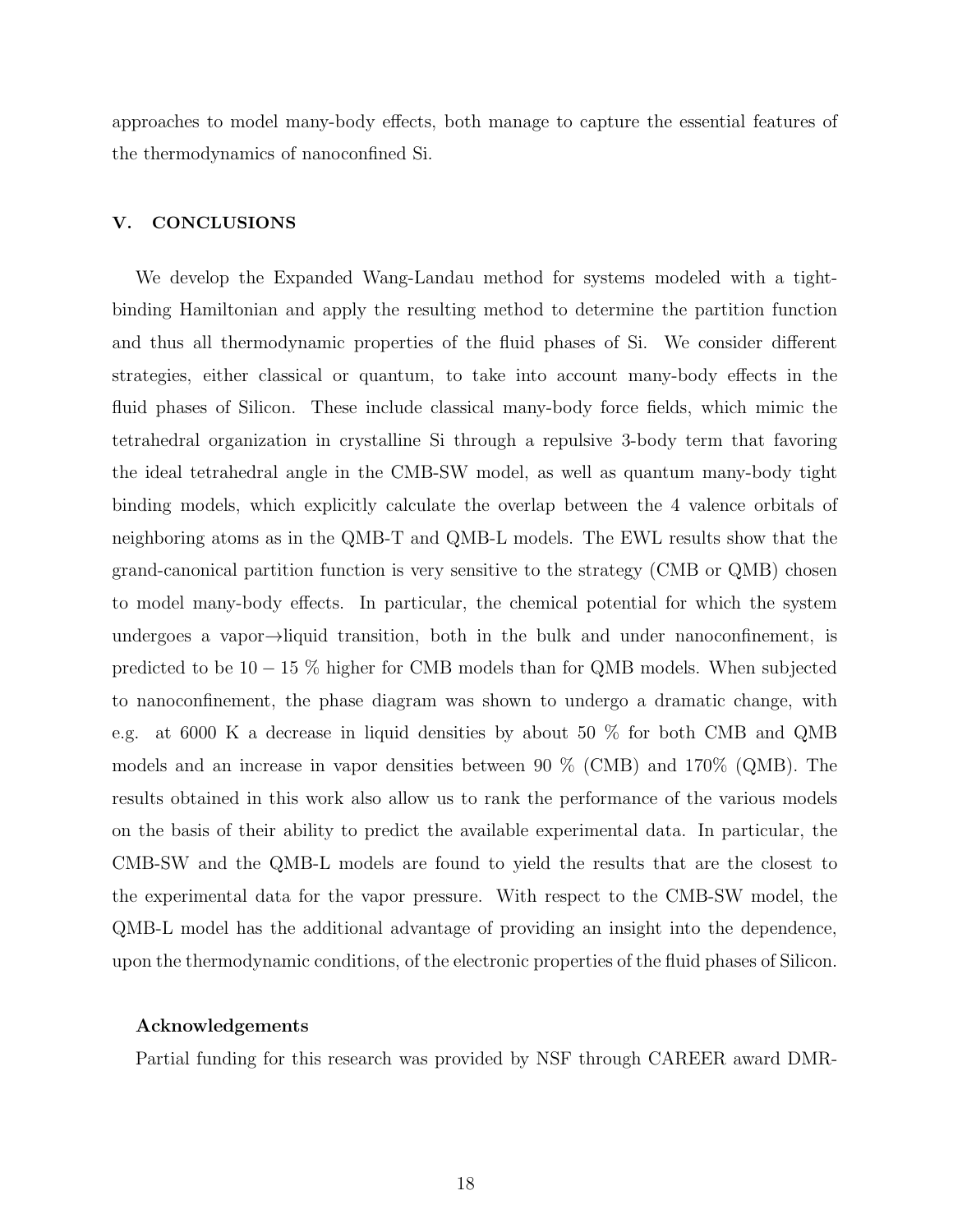## 1052808.

- <span id="page-18-0"></span><sup>1</sup> J. Tao, J. P. Perdew, and A. Ruzsinszky, Proc. Natl. Acad. Sci. **109**, 18 (2012).
- $2 R. A. Difstasio Jr. V. Gobre, and A. Tkatchenko, J. Phys. Condens. Matt. 26, 213202 (2014).$
- <sup>3</sup> A. E. Nasrabad, R. Laghaei, and U. K. Deiters, J. Chem. Phys. 121, 6423 (2004).
- <span id="page-18-2"></span><sup>4</sup> M. Moosavi and E. K. Goharshadi, Fluid Phase Equil. **274**, 51 (2008).
- <sup>5</sup> B. Song, X. Wang, J. Wu, and Z. Liu, Mol. Phys. 109, 1607 (2011).
- $6$  A. Malijevskỳ, F. Karlickỳ, R. Kalus, and A. Malijevskỳ, J. Phys. Chem. C 111, 15565 (2007).
- <sup>7</sup> A. E. Nasrabad and R. Laghaei, J. Chem. Phys.  $125, 084510$  (2006).
- $8\,$  B. Jäger, R. Hellmann, E. Bich, and E. Vogel, J. Chem. Phys. 135, 084308 (2011).
- $9 F.$  del Río, E. Díaz-Herrera, O. Guzmán, J. A. Moreno-Razo, and J. E. Ramos, J. Chem. Phys. 139, 184503 (2013).
- <sup>10</sup> O. Guzman, F. Del Rio, and J. Eloy Ramos, Mol. Phys. **109**, 955 (2011).
- <sup>11</sup> W. Cencek, G. Garberoglio, A. H. Harvey, M. O. McLinden, and K. Szalewicz, J. Phys. Chem. A 117, 7542 (2013).
- <span id="page-18-3"></span><sup>12</sup> L. Wang and R. J. Sadus, J. Chem. Phys. 123, 074503 (2006).
- <sup>13</sup> J. Wiebke, E. Pahl, and P. Schwerdtfeger, J. Chem. Phys. 137, 064702 (2012).
- <sup>14</sup> L.-Y. Tang, Z.-C. Yan, T.-Y. Shi, J. F. Babb, and J. Mitroy, J. Chem. Phys. 136, 104104 (2012).
- <span id="page-18-1"></span><sup>15</sup> J. Wiebke, M. Wormit, R. Hellmann, E. Pahl, and P. Schwerdtfeger, J. Phys. Chem. B 118, 3392 (2014).
- <span id="page-18-4"></span><sup>16</sup> M. A. van der Hoef and P. A. Madden, J. Chem. Phys. 111, 1520 (1999).
- <sup>17</sup> N. Jakse, J. Bomont, and J. Bretonnet, J. Chem. Phys. 116, 8504 (2002).
- <sup>18</sup> L. Wang and R. J. Sadus, J. Chem. Phys. 125, 074503 (2006).
- $19$  A. Malijevskỳ and A. Malijevskỳ, Mol. Phys. 101, 3335 (2003).
- $20$  E. K. Goharshadi and M. Abbaspour, J. Chem. Theory Comput. 2, 920 (2006).
- <sup>21</sup> A. E. Nasrabad and U. K. Deiters, J. Chem. Phys. **119**, 947 (2003).
- $22$  K. Leonhard and U. K. Deiters, Mol. Phys. **98**, 1603 (2000).
- <sup>23</sup> J. Anta, E. Lomba, and M. Lombardero, Phys. Rev. E  $55$ , 2707 (1997).
- <sup>24</sup> L. Wang and R. J. Sadus, Phys. Rev. E 74, 021202 (2006).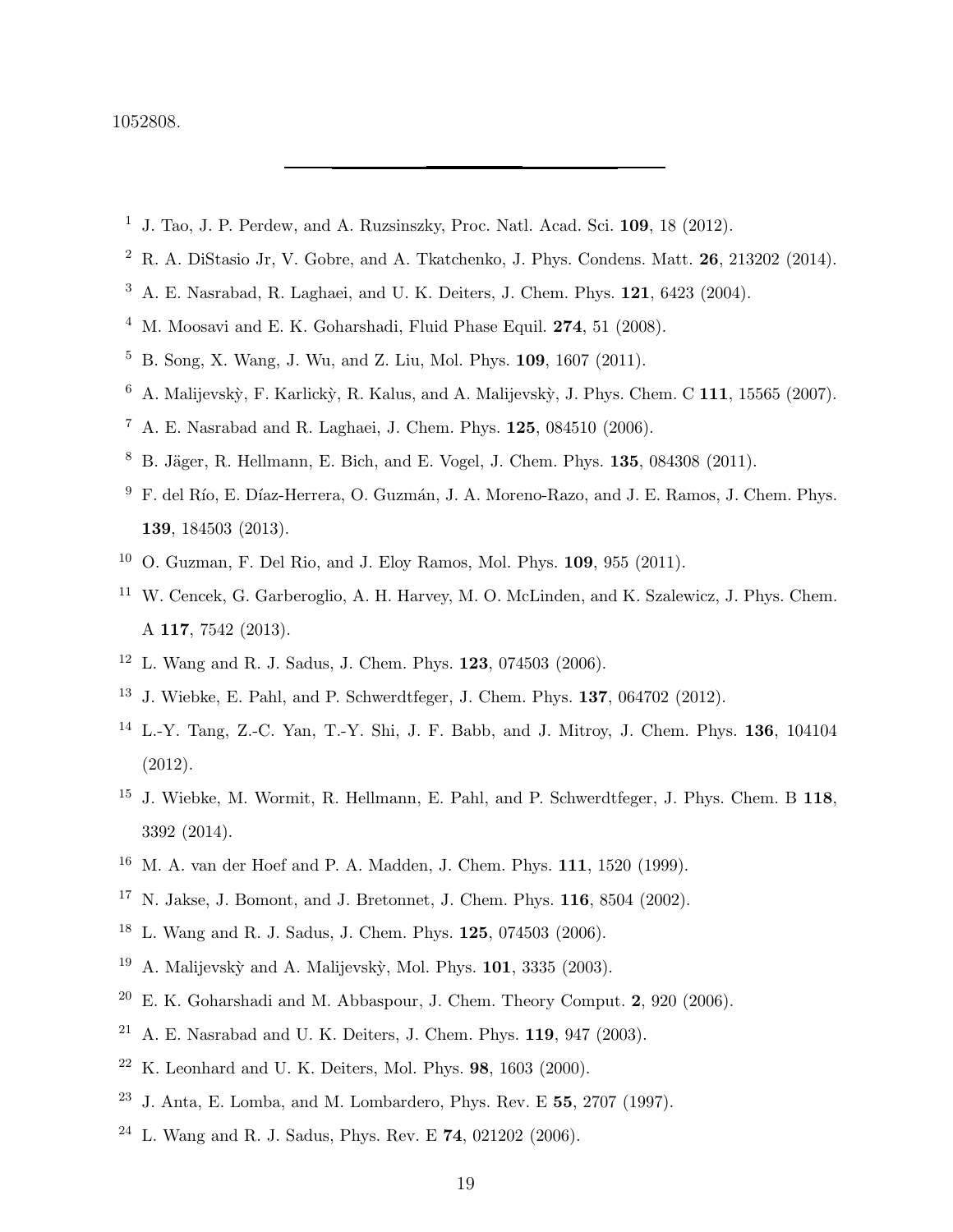- P. S. Vogt, R. Liapine, B. Kirchner, A. J. Dyson, H. Huber, G. Marcelli, and R. J. Sadus, Phys. Chem. Chem. Phys. 3, 1297 (2001).
- G. Marcelli and R. J. Sadus, J. Chem. Phys. 111, 1533 (1999).
- <span id="page-19-0"></span><sup>27</sup> C. Desgranges and J. Delhommelle, J. Chem. Theory Comput. **11**, 5401 (2015).
- <span id="page-19-1"></span>B. Eckl, J. Vrabec, and H. Hasse, J. Phys. Chem. B 112, 12710 (2008).
- <sup>29</sup> A. Tkatchenko and M. Scheffler, Phys. Rev. Lett. **102**, 073005 (2009).
- A. Tkatchenko, R. A. DiStasio Jr, R. Car, and M. Scheffler, Phys. Rev. Lett. 108, 236402 (2012).
- S. J. Pai and Y. C. Bae, J. Chem. Phys. 141, 064303 (2014).
- M. R. Kennedy, A. R. McDonald, A. E. DePrince III, M. S. Marshall, R. Podeszwa, and C. D. Sherrill, J. Chem. Phys. 140, 121104 (2014).
- A. Tkatchenko, D. Alfé, and K. S. Kim, J. Chem. Theory Comput. 8, 4317 (2012).
- T. Bereau and O. A. von Lilienfeld, J. Chem. Phys. 141, 034101 (2014).
- C. Tainter, P. Pieniazek, Y.-S. Lin, and J. Skinner, J. Chem. Phys. 134, 184501 (2011).
- V. Babin, G. R. Medders, and F. Paesani, J. Phys. Chem. Lett. 3, 3765 (2012).
- E. M. Mas, R. Bukowski, and K. Szalewicz, J. Chem. Phys. 118, 4404 (2003).
- J. G. McDaniel and J. R. Schmidt, J. Phys. Chem. B 118, 8042 (2014).
- <span id="page-19-2"></span>J. Schmidt, K. Yu, and J. G. McDaniel, Acc. Chem. Res. 48, 548 (2015).
- <span id="page-19-3"></span>V. V. Gobre and A. Tkatchenko, Nat. Commun. 4, 2341 (2013).
- <span id="page-19-4"></span>A. Tkatchenko, Adv. Funct. Mater. 25, 2054 (2015).
- <span id="page-19-5"></span>O. A. von Lilienfeld and A. Tkatchenko, J. Chem. Phys. **132**, 234109 (2010).
- <span id="page-19-6"></span>C.-Y. Lee, J. A. McCammon, and P. Rossky, J. Chem. Phys. 80, 4448 (1984).
- H. Eslami and N. Mehdipour, J. Chem. Phys. 137, 144702 (2012).
- G. Reiter and A. Deb, J. Phys. Conf. Series 571, 012001 (2014).
- E. Strekalova, M. Mazza, H. Stanley, and G. Franzese, J. Phys. Condens. Matt. 24, 064111 (2012).
- Y.-C. Wu, J.-S. Lin, S.-P. Ju, W.-J. Lee, Y.-S. Lin, and C.-C. Hwang, Computational Materials Science 39, 359 (2007).
- S. K. Fullerton and J. K. Maranas, Nano Lett. 5, 363 (2005).
- B. F. Habenicht and S. J. Paddison, J. Phys. Chem. B 115, 10826 (2011).
- F. de Los Santos and G. Franzese, Phys. Rev. E 85, 010602 (2012).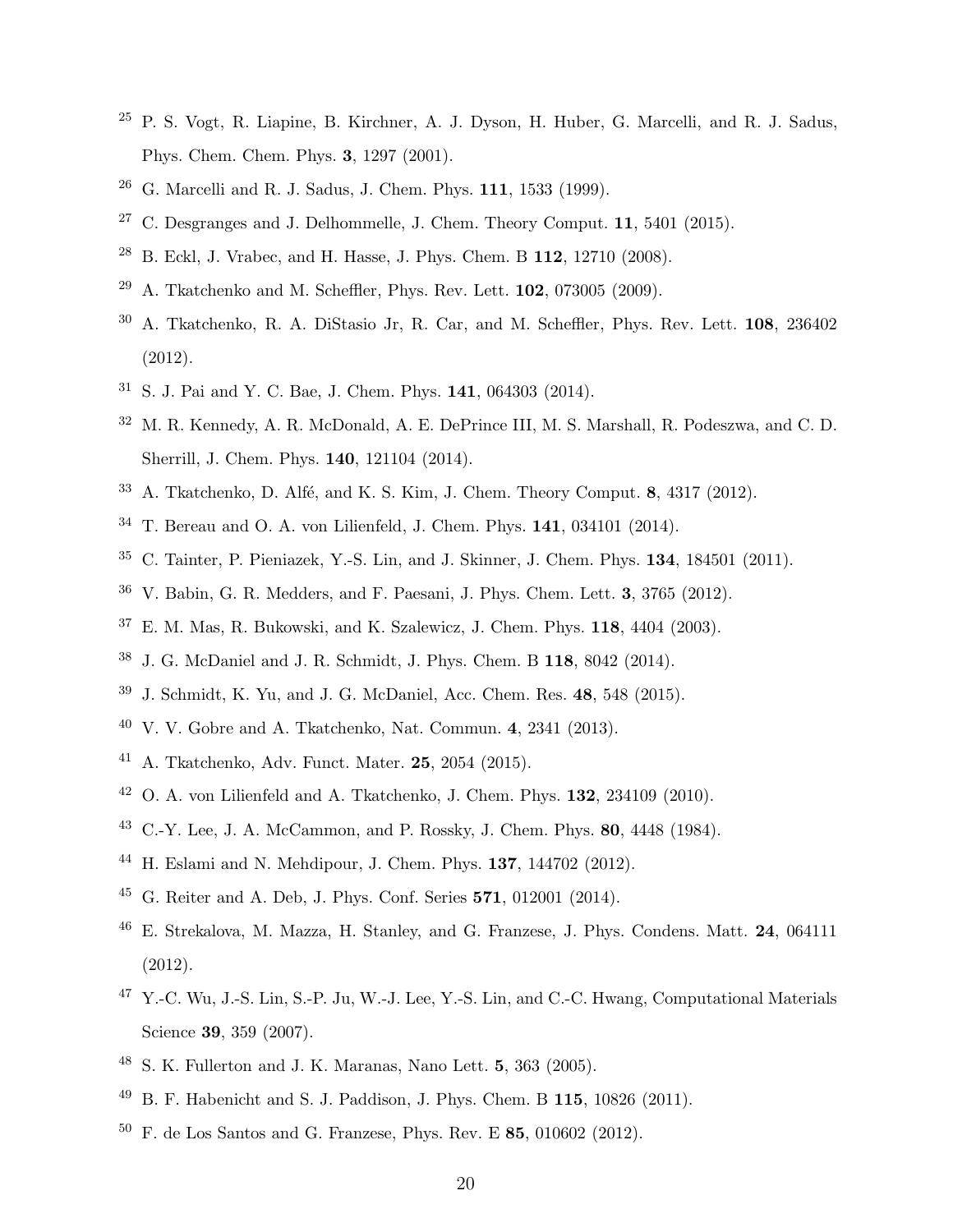- I. Kalcher, J. C. Schulz, and J. Dzubiella, J. Chem. Phys. 133, 164511 (2010).
- H. Li and X. C. Zeng, ACS nano 6, 2401 (2012).
- <span id="page-20-0"></span>W. Stroberg, S. Keten, and W. K. Liu, Langmuir 28, 14488 (2012).
- <span id="page-20-1"></span>D. Choudhary and P. Clancy, J. Chem. Phys. 122, 174509 (2005).
- <span id="page-20-10"></span>N. Honda and Y. Nagasaka, Int. J. Thermophys. 20, 837 (1999).
- D. V. Makhov and L. J. Lewis, Phys. Rev. B 67, 153202 (2003).
- P. Lorazo, L. J. Lewis, and M. Meunier, Phys. Rev. B 73, 134108 (2006).
- T. Sinno, J. Cryst. Growth 303, 5 (2007).
- S. S. Kapur, A. M. Nieves, and T. Sinno, Phys. Rev. B 82, 045206 (2010).
- C. Desgranges and J. Delhommelle, J. Am. Chem. Soc. 133, 2872 (2011).
- T. Kuwahara, H. Ito, Y. Higuchi, N. Ozawa, and M. Kubo, J. Phys. Chem. C 116, 12525 (2012).
- <sup>62</sup> J. Gehrmann, D. Pettifor, A. Kolmogorov, M. Reese, M. Mrovec, C. Elsässer, and R. Drautz, Phys. Rev. B 91, 054109 (2015).
- <span id="page-20-2"></span>N. Ogasawara, W. Norimatsu, S. Irle, and M. Kusunoki, Chem. Phys. Lett. 595, 266 (2014).
- <span id="page-20-3"></span>F. H. Stillinger and T. A. Weber, Phys. Rev. B 31, 5262 (1985).
- <span id="page-20-4"></span>D. Chadi and M. Cohen, Phys. Status Solidi B 68, 405 (1975).
- O. F. Sankey and R. E. Allen, Phys. Rev. B 33, 7164 (1986).
- <span id="page-20-5"></span><sup>67</sup> D. Porezag, T. Frauenheim, T. Köhler, G. Seifert, and R. Kaschner, Phys. Rev. B 51, 12947 (1995).
- W. A. Harrison, Electronic structure and the properties of solids (Freeman, San Francisco, 1980).
- R. E. Cohen, M. J. Mehl, and D. A. Papaconstantopoulos, Phys. Rev. B 50, 14694 (1994).
- M. Menon and K. Subbaswamy, Phys. Rev. B 55, 9231 (1997).
- <span id="page-20-9"></span> M. Elstner, D. Porezag, G. Jungnickel, J. Elsner, M. Haugk, T. Frauenheim, S. Suhai, and G. Seifert, Phys. Rev. B 58, 7260 (1998).
- <span id="page-20-7"></span>I. Kwon, R. Biswas, C. Wang, K. Ho, and C. Soukoulis, Phys. Rev. B 49, 7242 (1994).
- <span id="page-20-8"></span> T. J. Lenosky, J. D. Kress, I. Kwon, A. F. Voter, B. Edwards, D. F. Richards, S. Yang, and J. B. Adams, Phys. Rev. B 55, 1528 (1997).
- S. J. Cook and P. Clancy, Phys. Rev. B 47, 7686 (1993).
- <span id="page-20-6"></span> $^{75}$  Y. Ohta, Y. Okamoto, S. Irle, and K. Morokuma, ACS Nano 2, 1437 (2008).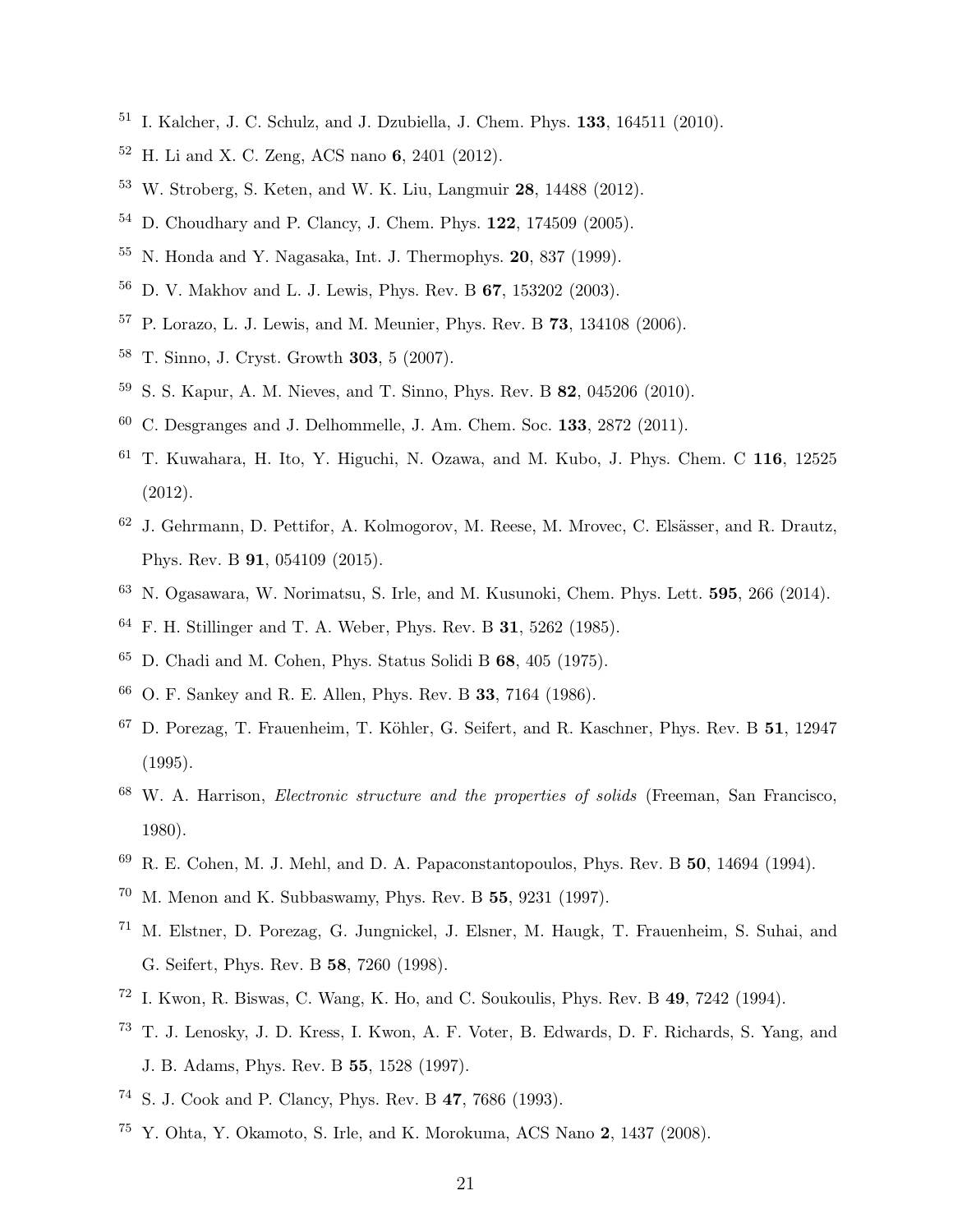- Y. Ohta, Y. Okamoto, S. Irle, and K. Morokuma, Carbon 47, 1270 (2009).
- G. Berdiyorov, M. Neek-Amal, F. Peeters, and A. C. van Duin, Phys. Rev. B 89, 024107 (2014).
- <span id="page-21-0"></span>Q. Cui and M. Elstner, Phys. Chem. Chem. Phys. 16, 14368 (2014).
- <span id="page-21-1"></span> S. A. Ghasemi, M. Amsler, R. G. Hennig, S. Roy, S. Goedecker, T. J. Lenosky, C. Umrigar, L. Genovese, T. Morishita, and K. Nishio, Phys. Rev. B 81, 214107 (2010).
- <span id="page-21-2"></span>C. Desgranges and J. Delhommelle, J. Chem. Phys. 136, 184107 (2012).
- <span id="page-21-14"></span>C. Desgranges and J. Delhommelle, J. Chem. Phys. **136**, 184108 (2012).
- <span id="page-21-3"></span>C. Desgranges and J. Delhommelle, J. Chem. Phys.  $140$ ,  $104109$   $(2014)$ .
- <span id="page-21-4"></span>J. Tersoff, Phys. Rev. B 39, 5566 (1989).
- <span id="page-21-5"></span> A. P. Lyubartsev, A. A. Martsinovski, S. V. Shevkunov, and P. N. Vorontsov-Velyaminov, J. Chem. Phys. 96, 1776 (1992).
- F. Escobedo and J. J. de Pablo, J. Chem. Phys. 105, 4391 (1996).
- M. Muller and W. Paul, J. Chem. Phys. 100, 719 (1994).
- <span id="page-21-11"></span>F. A. Escobedo and C. R. A. Abreu, J. Chem. Phys. 124, 104110 (2006).
- C. R. A. Abreu and F. A. Escobedo, J. Chem. Phys. 124, 054116 (2006).
- J. K. Singh and J. R. Errington, J. Phys. Chem. B 110, 1369 (2006).
- F. A. Escobedo and F. J. Martinez-Veracoechea, J. Chem. Phys. 127, 174103 (2007).
- F. A. Escobedo, J. Chem. Phys. 127, 174104 (2007).
- F. A. Escobedo and F. J. Martinez-Veracoechea, J. Chem. Phys. 129, 154107 (2008).
- W. Shi and E. J. Maginn, J. Comp. Chem. 29, 2520 (2008).
- <span id="page-21-15"></span>J. M. Hicks, C. Desgranges, and J. Delhommelle, J. Phys. Chem. C 116, 22938 (2012).
- <span id="page-21-16"></span>A. R. V. Koenig, C. Desgranges, and J. Delhommelle, Molec. Simul. 40, 71 (2014).
- E. A. Hicks, C. Desgranges, and J. Delhommelle, Molec. Simul. 40, 656 (2014).
- <span id="page-21-6"></span>A. N. Owen, C. Desgranges, and J. Delhommelle, Fluid Phase Equil. 402, 69 (2015).
- <span id="page-21-7"></span>K. S. Rane, S. Murali, and J. R. Errington, J. Chem. Theory Comput. 9, 2552 (2013).
- <span id="page-21-8"></span> $99\,$  B. J. Sikora, Y. J. Colòn, and R. Q. Snurr, Molec. Simul. 41, 1339 (2015).
- <span id="page-21-9"></span>P. Yee, J. K. Shah, and E. J. Maginn, J. Phys. Chem. B 117, 12556 (2013).
- <span id="page-21-10"></span>G. Ganzenmüller and P. J. Camp, J. Chem. Phys. 127, 154504 (2007).
- <span id="page-21-12"></span>S. Trebst, D. A. Huse, and M. Troyer, Phys. Rev. E 70, 046701 (2004).
- <span id="page-21-13"></span><sup>103</sup> F. G. Wang and D. P. Landau, Phys. Rev. E 64, 056101 (2001).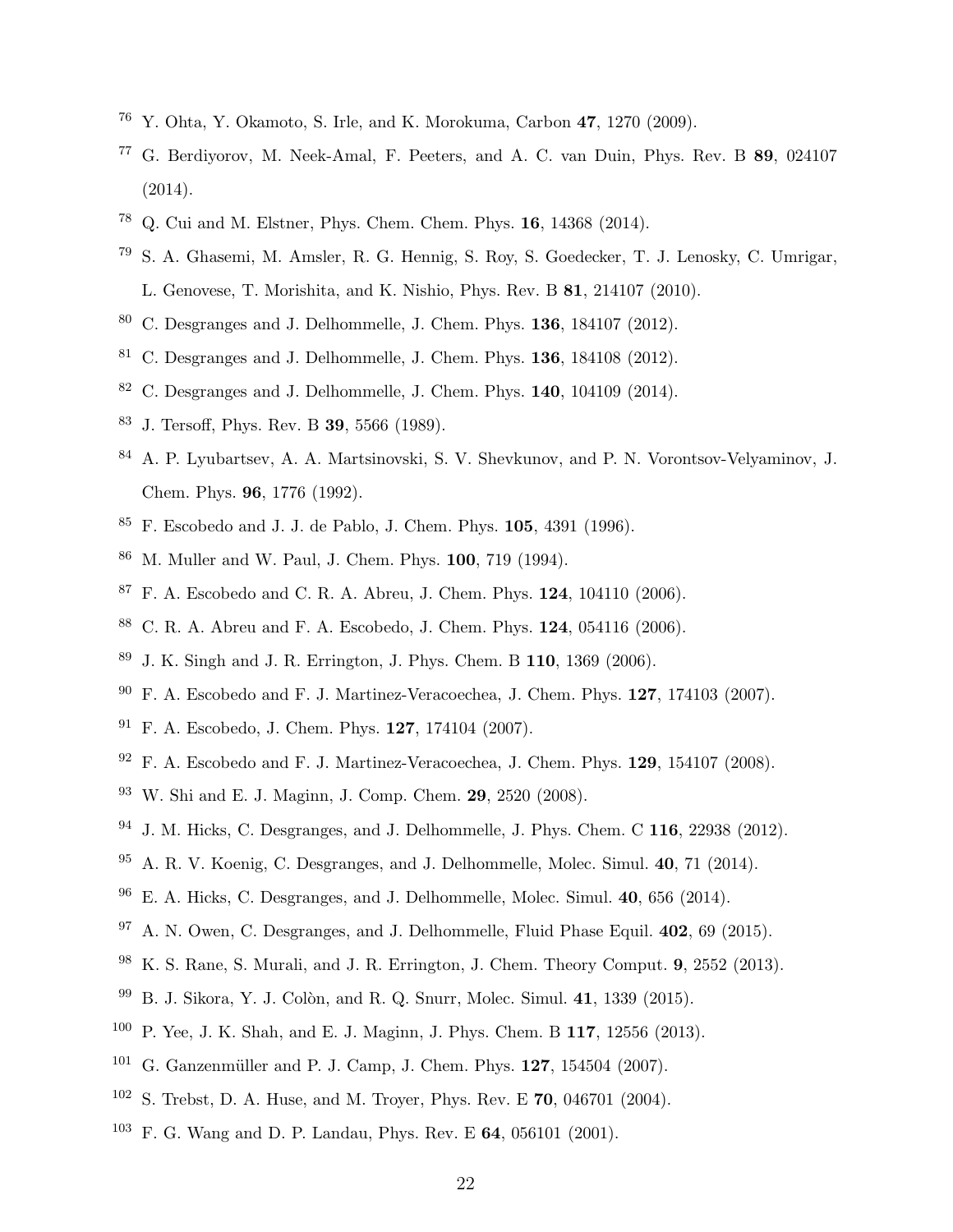- F. G. Wang and D. P. Landau, Phys. Rev. Lett. 86, 2050 (2001).
- M. S. Shell, P. G. Debenedetti, and A. Z. Panagiotopoulos, Phys. Rev. E 66, 056703 (2002).
- M. S. Shell, P. G. Debenedetti, and A. Z. Panagiotopoulos, J. Chem. Phys. 119, 9406 (2003).
- <sup>107</sup> M. S. Shell, P. G. Debenedetti, and A. Z. Panagiotopoulos, J. Phys. Chem. B 108, 19748 (2004).
- J. J. de Pablo, Q. Yan, and R. Faller, J. Chem. Phys. 116, 8649 (2002).
- J. Luettmer-Strathmann, F. Rampf, W. Paul, and K. Binder, J. Chem. Phys. 128, 064903 (2008).
- C. Desgranges and J. Delhommelle, J. Chem. Phys. **130**, 244109 (2009).
- <sup>111</sup> T. Aleksandrov, C. Desgranges, and J. Delhommelle, Fluid Phase Eq. **287**, 79 (2010).
- C. Desgranges, E. A. Kastl, T. Aleksandrov, and J. Delhommelle, Molec. Simul. 36, 544 (2010).
- C. Desgranges, J. M. Hicks, A. Magness, and J. Delhommelle, Mol. Phys. 108, 151 (2010).
- A. Malakis, A. N. Berker, I. A. Hijagapiou, N. G. Fytas, and T. Papakonstantinou, Phys. Rev. E 81, 041113 (2010).
- <sup>115</sup> H. Do, J. D. Hirst, and R. J. Wheatley, J. Phys. Chem. B  $116$ ,  $4535$  (2012).
- K. N. Ngale, C. Desgranges, and J. Delhommelle, Molec. Simul. 36, 653 (2012).
- <sup>117</sup> C. Desgranges, K. N. Ngale, and J. Delhommelle, Fluid Phase Equil. **322-323**, 92 (2012).
- <span id="page-22-0"></span>T. Aleksandrov, C. Desgranges, and J. Delhommelle, Molec. Simul. 38, 1265 (2012).
- <span id="page-22-1"></span>J. C. Slater and G. F. Koster, Phys. Rev. 94, 1498 (1954).
- <span id="page-22-2"></span>L. Goodwin, A. Skinner, and D. Pettifor, Europhys. Lett. 9, 701 (1989).
- <span id="page-22-3"></span>S. Goedecker, Rev. Mod. Phys. 71, 1085 (1999).
- A. Voter, J. Kress, and R. Silver, Phys. Rev. B 53, 12733 (1996).
- F. Mauri, G. Galli, and R. Car, Phys. Rev. B 47, 9973 (1993).
- P. Ordejón, D. A. Drabold, R. M. Martin, and M. P. Grumbach, Phys. Rev. B 51, 1456 (1995).
- D. A. Drabold and O. F. Sankey, Phys. Rev. Lett. **70**, 3631 (1993).
- <sup>126</sup> E. Stechel, A. Williams, and P. J. Feibelman, Phys. Rev. B **49**, 10088 (1994).
- <span id="page-22-4"></span>S. Goedecker and L. Colombo, Phys. Rev. Lett. **73**, 122 (1994).
- <span id="page-22-5"></span>L. J. Porter, J. Li, and S. Yip, J. Nucl. Mater. 246, 53 (1997).
- <span id="page-22-6"></span> M. Kaczmarski, O. N. Bedoya-Martinez, and E. R. Hernández, Phys. Rev. Lett. **94**, 095701 (2005).
- <span id="page-22-7"></span>C. H. Xu, C. Z. Wang, C. T. Chan, and K. M. Ho, J. Phys. Condens. Matter 4, 4047 (1992).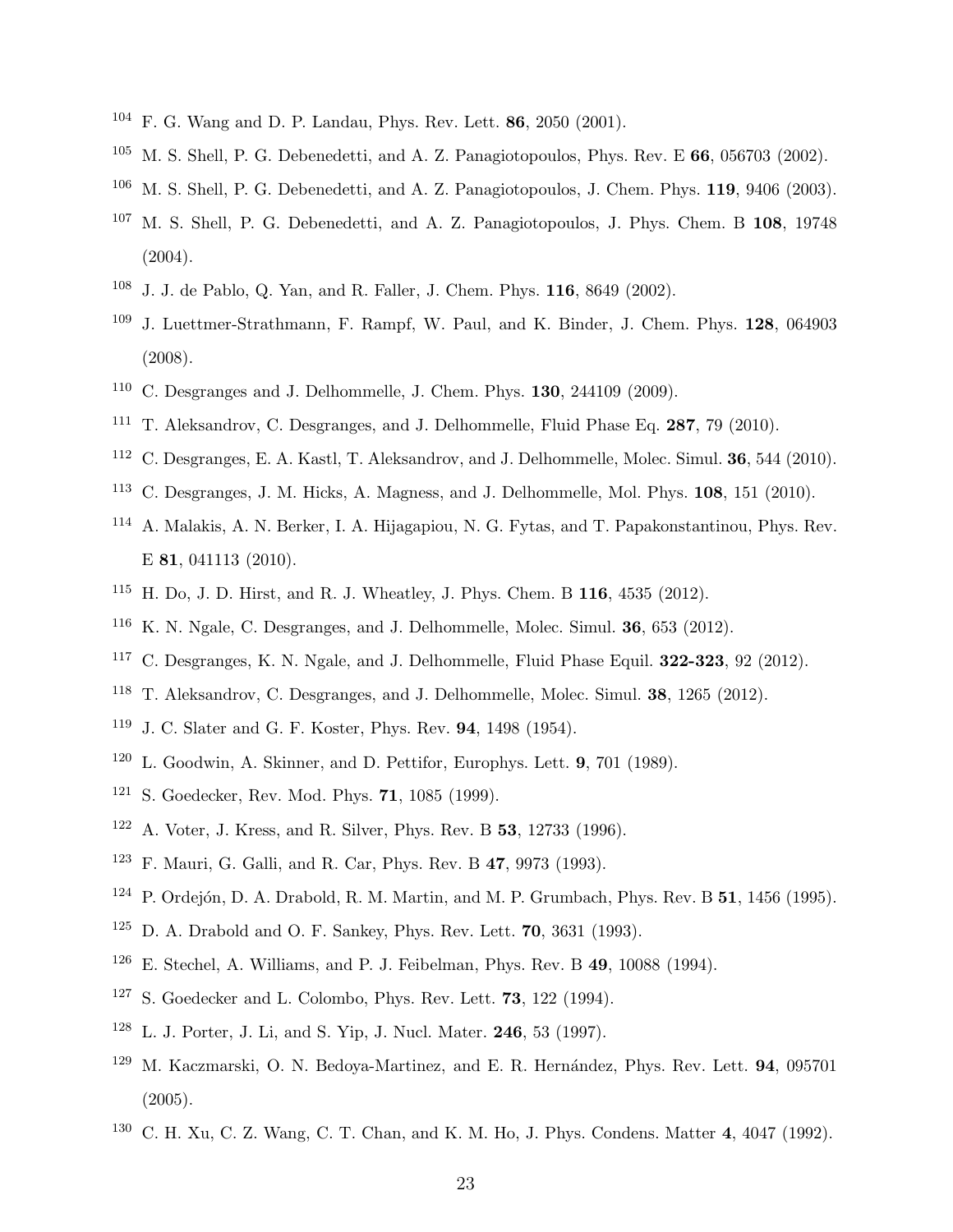- <span id="page-23-0"></span>R. Fournier, S. B. Sinnott, and A. D. DePristo, J. Chem. Phys. 97, 4149 (1992).
- <span id="page-23-1"></span> L. D. Gelb, K. Gubbins, R. Radhakrishnan, and M. Sliwinska-Bartkowiak, Rep. Prog. Phys. , 1573 (1999).
- <span id="page-23-2"></span>W. A. Steele, Surf. Sci. 36, 317 (1973).
- <span id="page-23-3"></span>F. Porcheron, M. Schöen, and A. H. Fuchs, Phys. Chem. Chem. Phys. 1, 4083 (1999).
- <span id="page-23-4"></span>P. Padilla and S. Toxvaerd, J. Chem. Phys. 101, 1490 (1994).
- <span id="page-23-5"></span>S. Murad and I. K. Puri, Nano Lett. 7, 707 (2007).
- <span id="page-23-6"></span>A. Z. Panagiotopoulos, Mol. Phys. 61, 813 (1987).
- <span id="page-23-7"></span>A. Z. Panagiotopoulos, J. Phys. Condens. Matter 12, R25 (2000).
- <span id="page-23-8"></span>P. D. Desai, J. Phys. Chem. Ref. Data 15, 967 (1986).
- <span id="page-23-9"></span>A. L. Myers and P. A. Monson, Langmuir 18, 10261 (2002).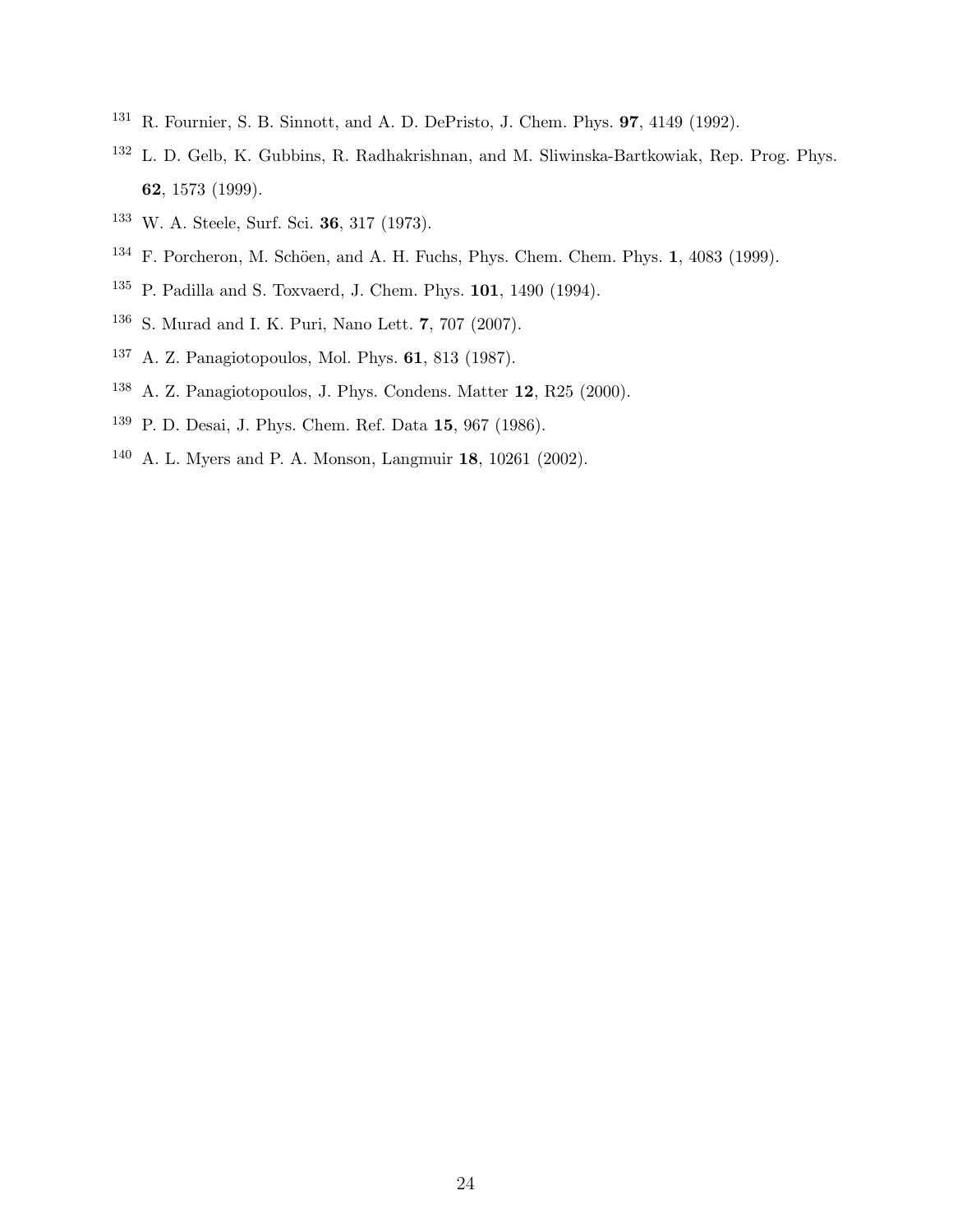#### List of figures and captions

FIG. 1: Comparison of fractional-full interactions for different values of the coupling parameter  $\xi$  to the full-full interaction for the Lenosky model. (a) (Top) Repulsive pair potential and (Bottom) TB matrix elements  $h_{ss\sigma}$  (dashed lines) and  $h_{sp\sigma}$  (solid lines), and (b) Dimer potential energy.

FIG. 2: Si at  $T = 5000$  K. (a) Logarithm of the grand-canonical partition function  $\Theta(\mu, V, T)$  of Si for the classical force fields, with the results for the SW model shown in black and the results for the Tersoff model shown in red, and for the tight-binding models, with the results for the Kwon model shown in green and the results for the Lenosky model shown in blue. (b) Logarithm of the function  $Q(N, V, T)$  (same legend as in (a)).

FIG. 3: Density probability  $p(\rho)$  obtained with the EWL method for the Lenosky model. (a) 3D-plot showing the results obtained at coexistence as a function of the density and temperature, with the peak corresponding to the vapor phase on the left and the peak corresponding to the liquid phase on the right. (b) Probabilities are shown using a logarithmic scale for the density in the case of the vapor phase (left), and using a linear scale in the case of the liquid phase (right).

FIG. 4: Vapor-liquid equilibrium properties for Silicon. (a) Densities of the two fluid phases at coexistence: EWL results are shown for the SW model (circles), for the Tersoff model (diamonds), for the Kwon model (triangles up) and for the Lenosky model (squares), and compared to previous work using GEMC simulations for the SW model<sup>[55](#page-20-10)</sup> (crosses). (b) Vapor pressure results obtained using the EWL method for the 4 models (same symbols as in (a)). The inset shows a comparison in the low-temperature range to the experimental  $data^{139}$  $data^{139}$  $data^{139}$  (solid black line with stars).

FIG. 5: Electronic density of states for the Kwon model (left) and the Lenosky model (right) for the liquid phase at coexistence. Results obtained at 3000 K are shown in black, while results obtained at 6000 K are shown in red.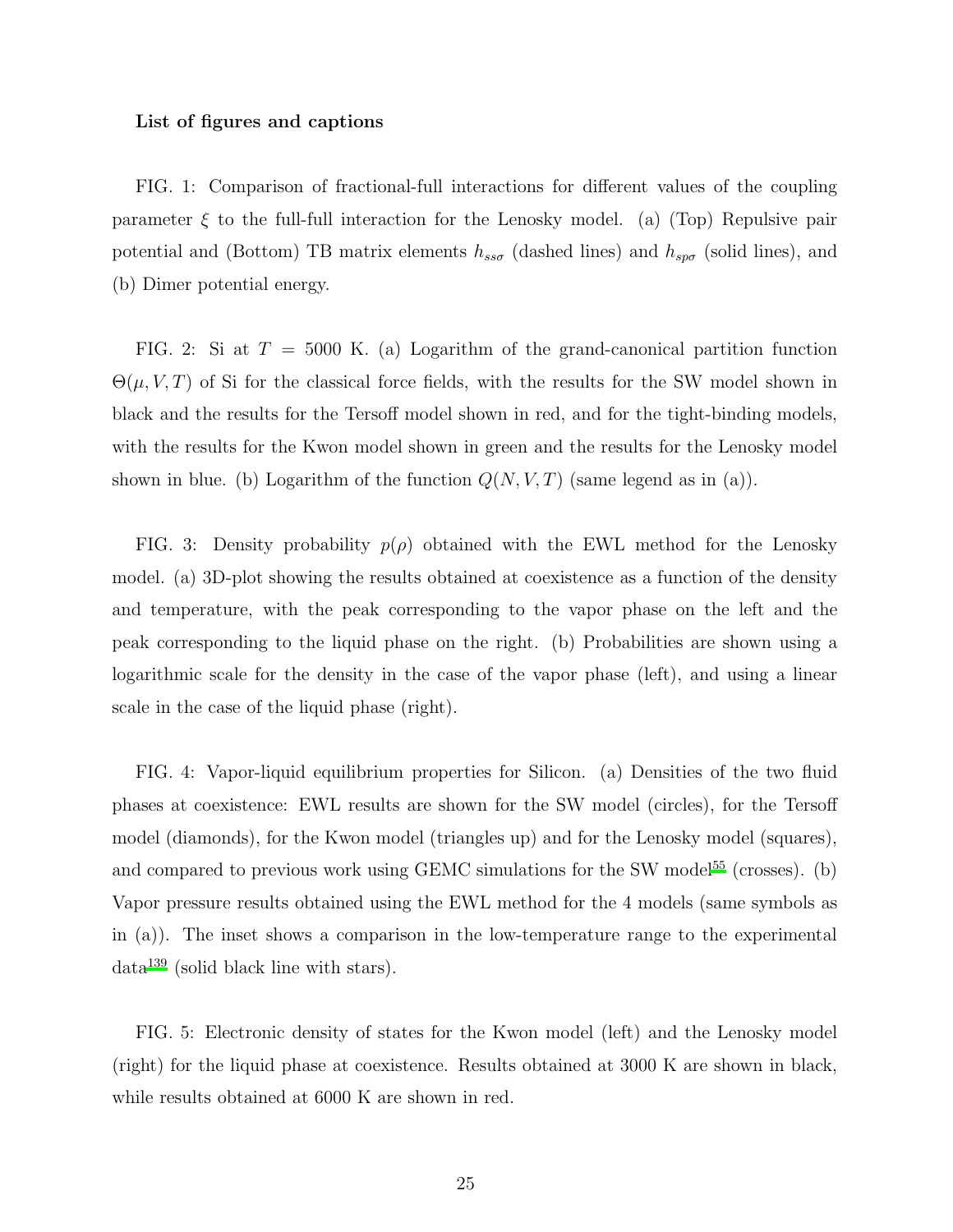FIG. 6: (a) Logarithm of the grand-canonical partition function  $\Theta(\mu, V, T)$  for nanoconfined Si. Results for the SW model are shown in black for 3000 K (solid line) and for 5000 K (dashed line). Results for the Lenosky model are shown in red for 3000 K (solid line with filled squares) and for 5000 K (dashed line with open squares). (b) Logarithm of the function  $Q(N, V, T)$  (same legend as in (a)).

FIG. 7: Adsorption of Silicon in a slit nanopore for the SW model. (Top) Adsorption isotherms showing the variation of the number of Si atoms adsorbed as a function of the chemical potential. (Bottom) Phase diagram for nanoconfined Si (in red), with a comparison to the bulk (in black).

FIG. 8: Adsorption of Silicon in a slit nanopore for the Lenosky model. (Top) Adsorption isotherms showing the variation of the number of Si atoms adsorbed as a function of the chemical potential. (Bottom) Vapor liquid phase equilibria for nanoconfined Si (in red), with a comparison to the bulk (in black).

FIG. 9: Adsorption of Silicon in a slit nanopore. The left panel shows the results for the SW model at 3000 K (top) and 4000 K (bottom) for the Gibbs free energy of adsorption (black line), the entropy of adsorption (black triangles up with a dashed line) and the enthalpy of adsorption (red circles with a solid line). The right panel shows the results for the Lenosky model at 3000 K (top) and 4000 K (bottom), with the same legend as for the left panel.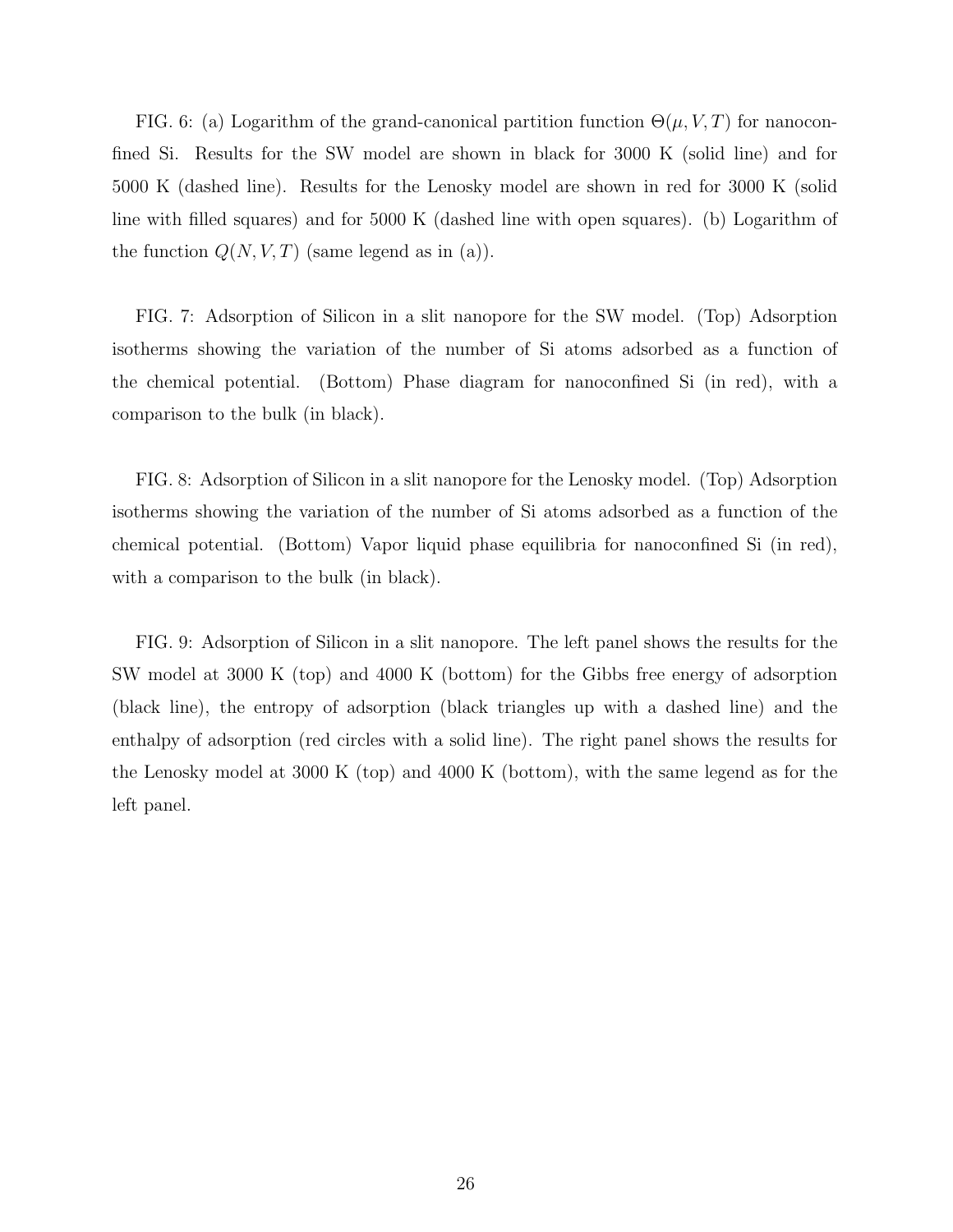

<span id="page-26-0"></span>FIG. 1: DESGRANGES-DELHOMMELLE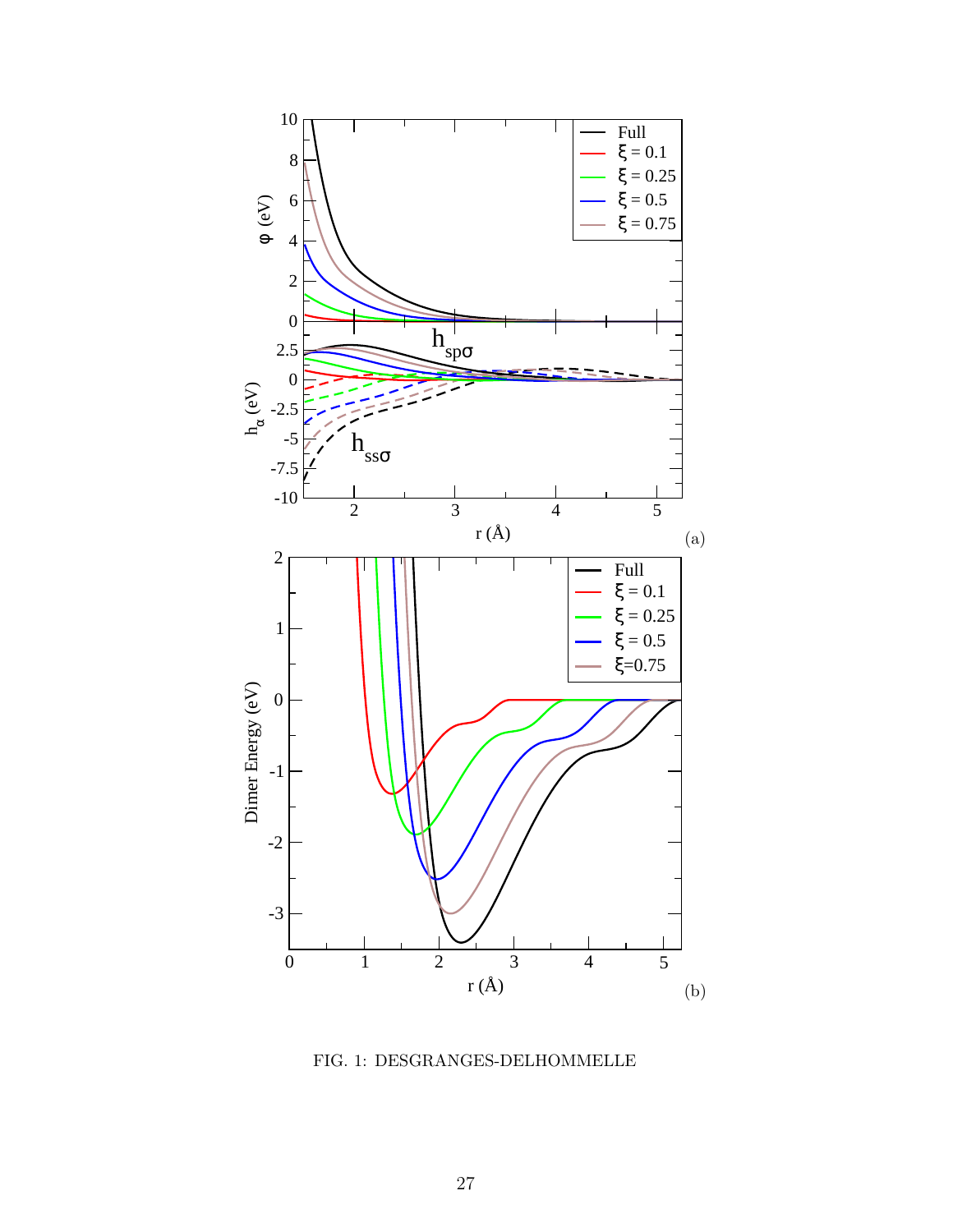

<span id="page-27-0"></span>FIG. 2: DESGRANGES-DELHOMMELLE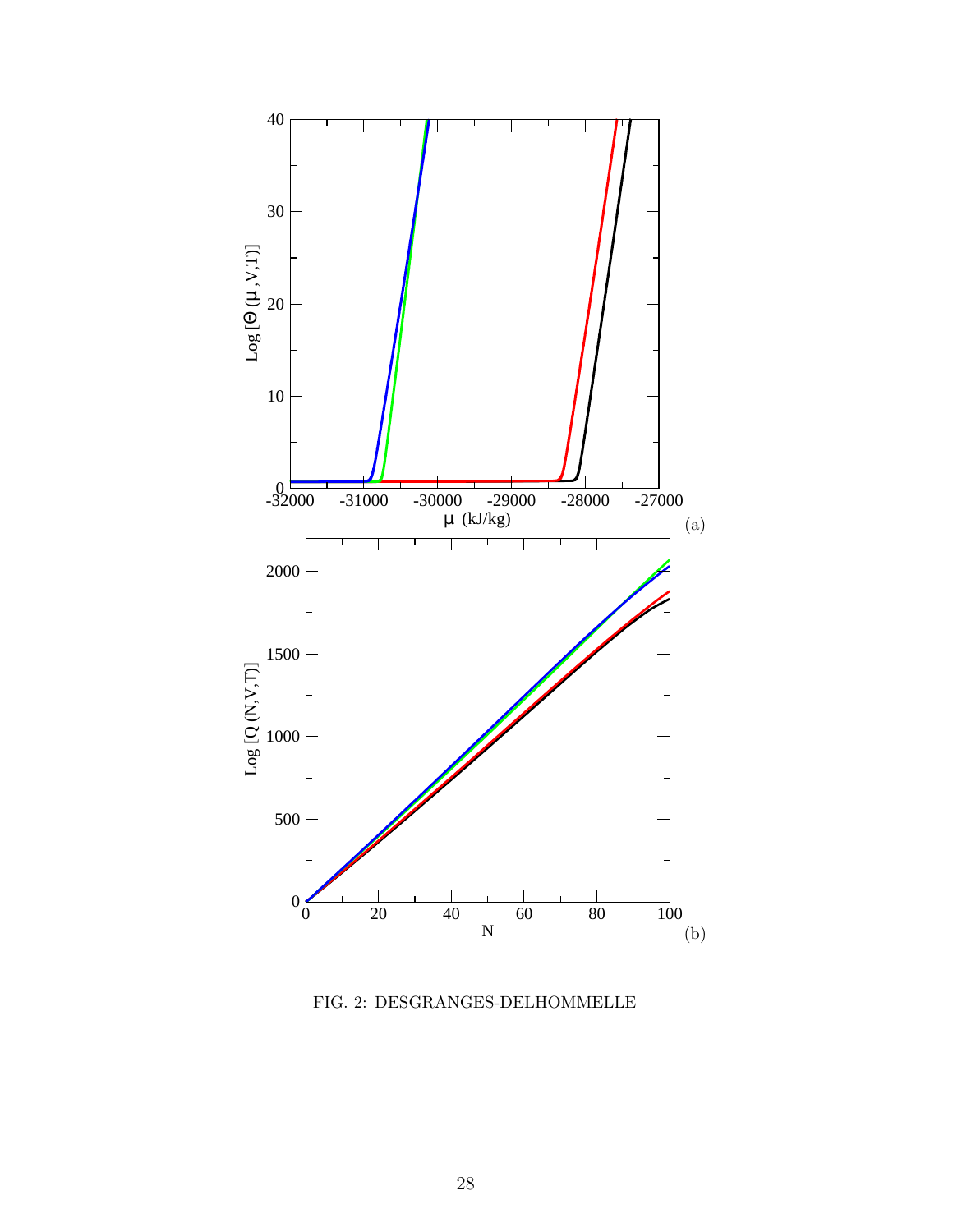

<span id="page-28-0"></span>FIG. 3: DESGRANGES-DELHOMMELLE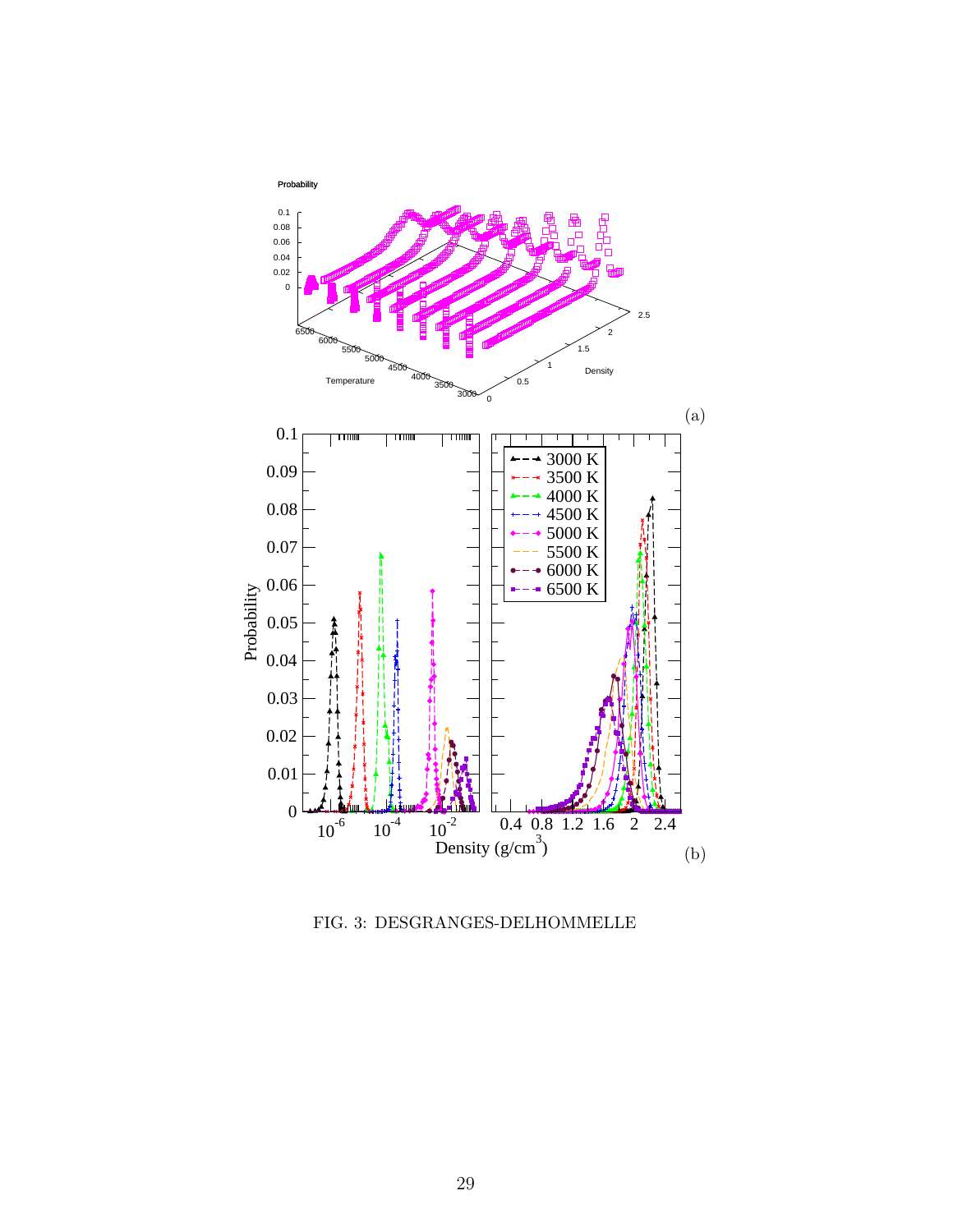

<span id="page-29-0"></span>FIG. 4: DESGRANGES-DELHOMMELLE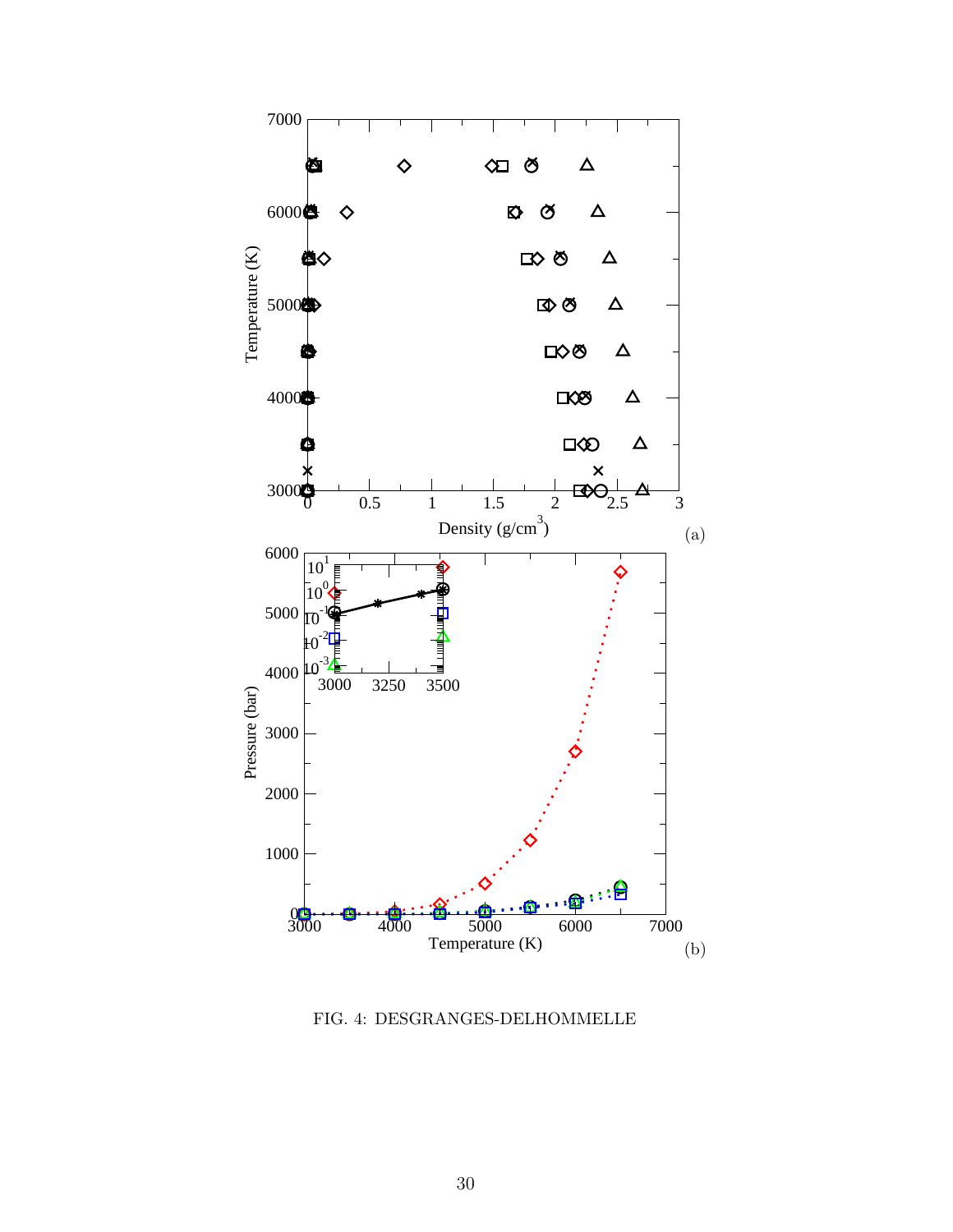

<span id="page-30-0"></span>FIG. 5: DESGRANGES-DELHOMMELLE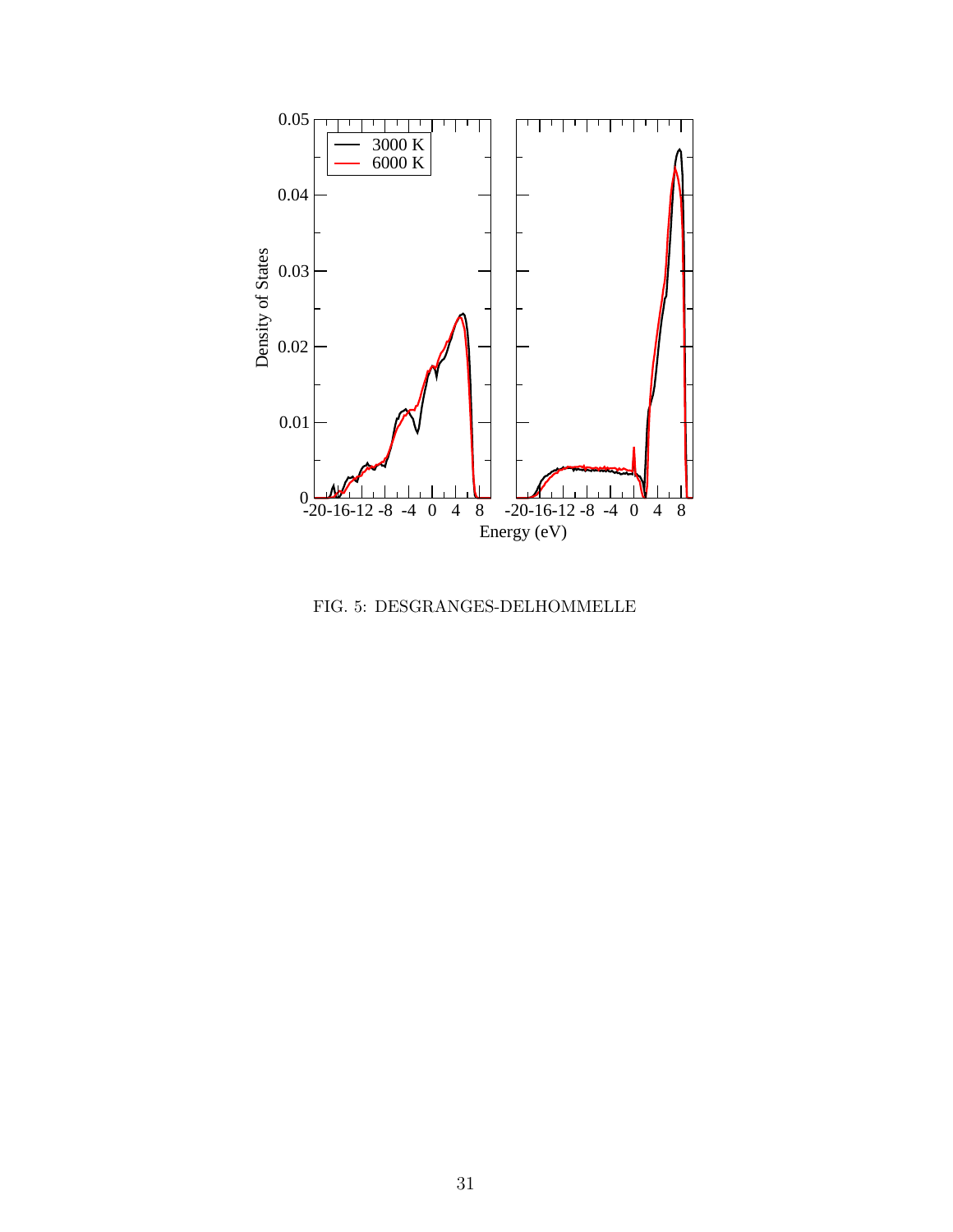

<span id="page-31-0"></span>FIG. 6: DESGRANGES-DELHOMMELLE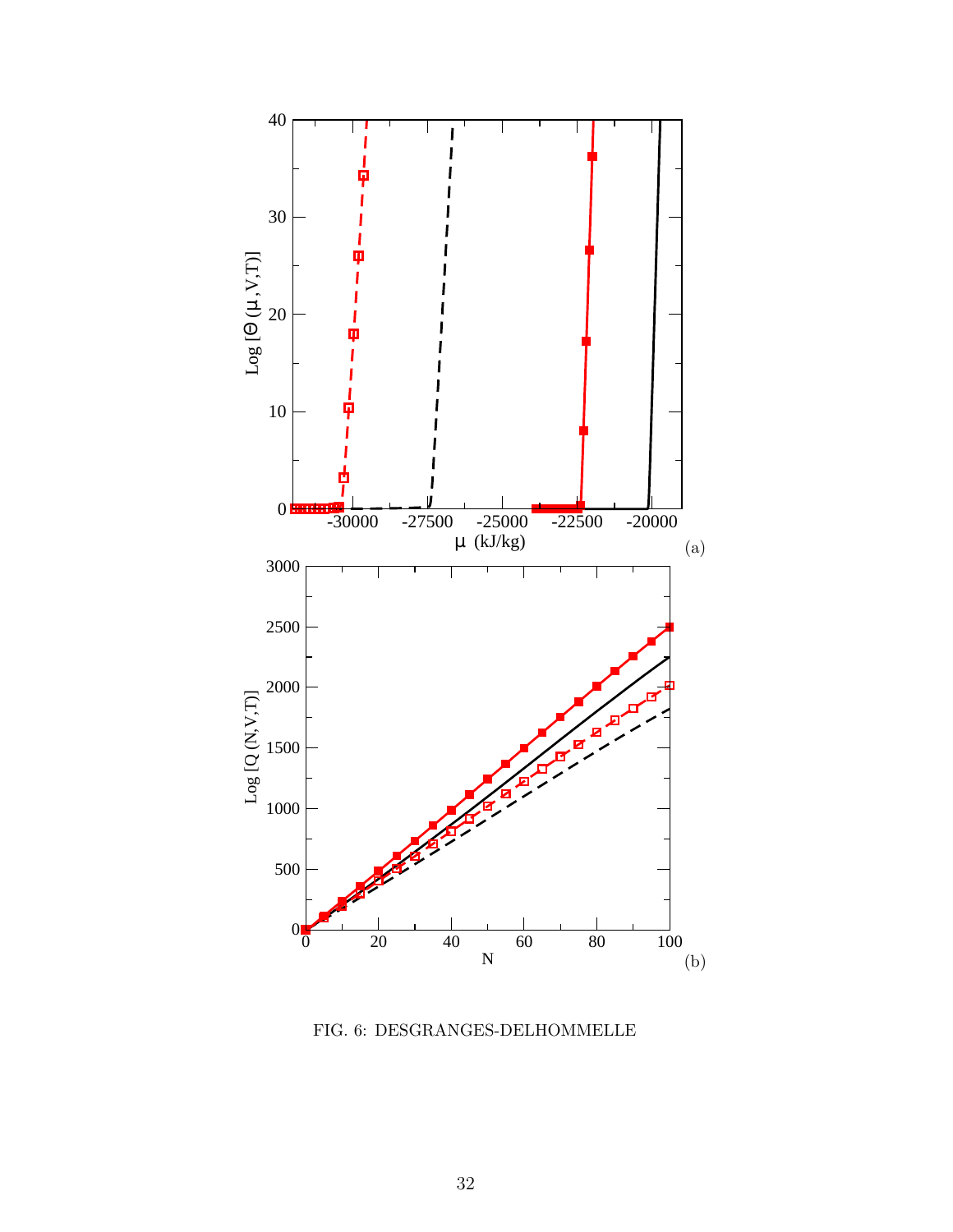

<span id="page-32-0"></span>FIG. 7: DESGRANGES-DELHOMMELLE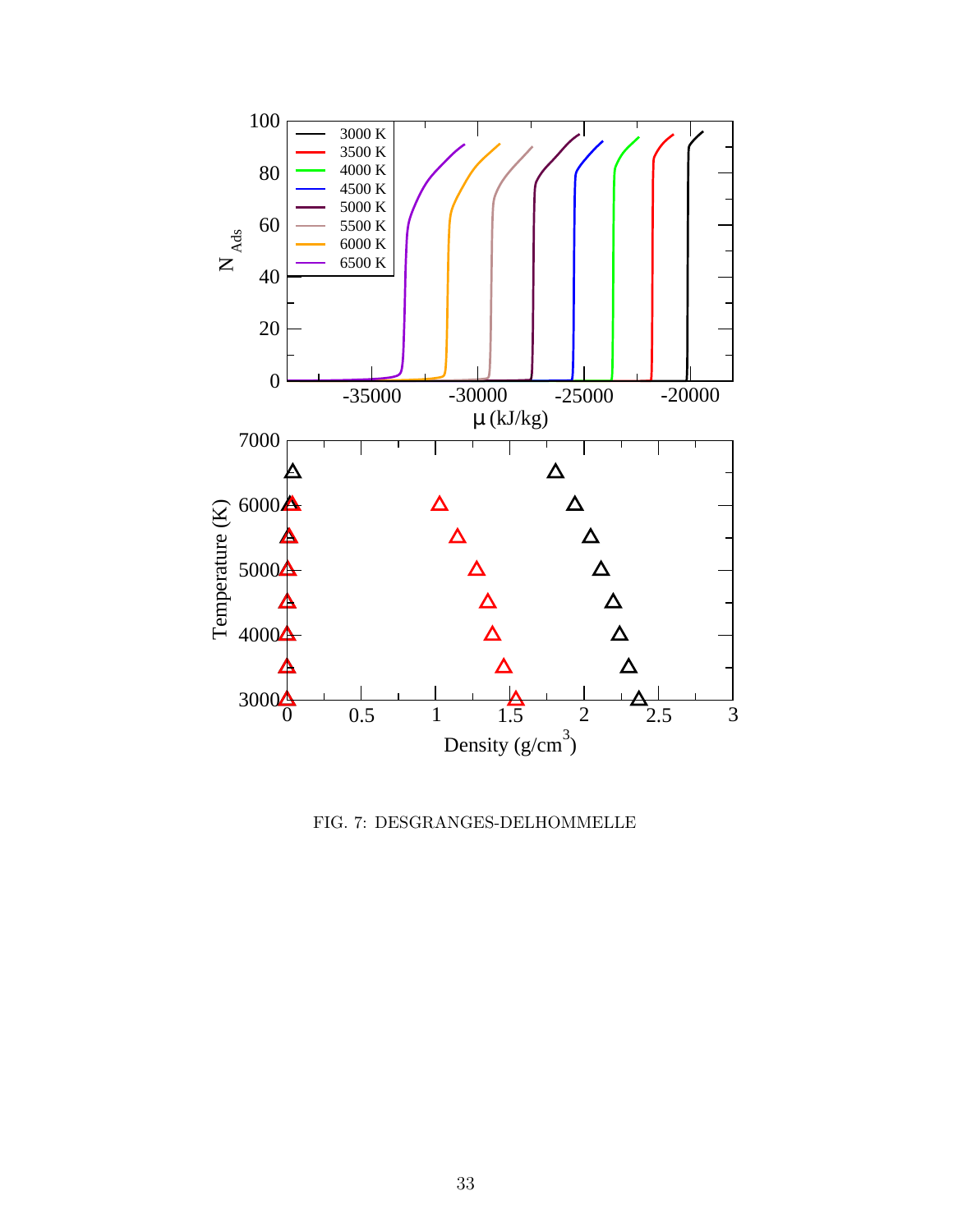

<span id="page-33-0"></span>FIG. 8: DESGRANGES-DELHOMMELLE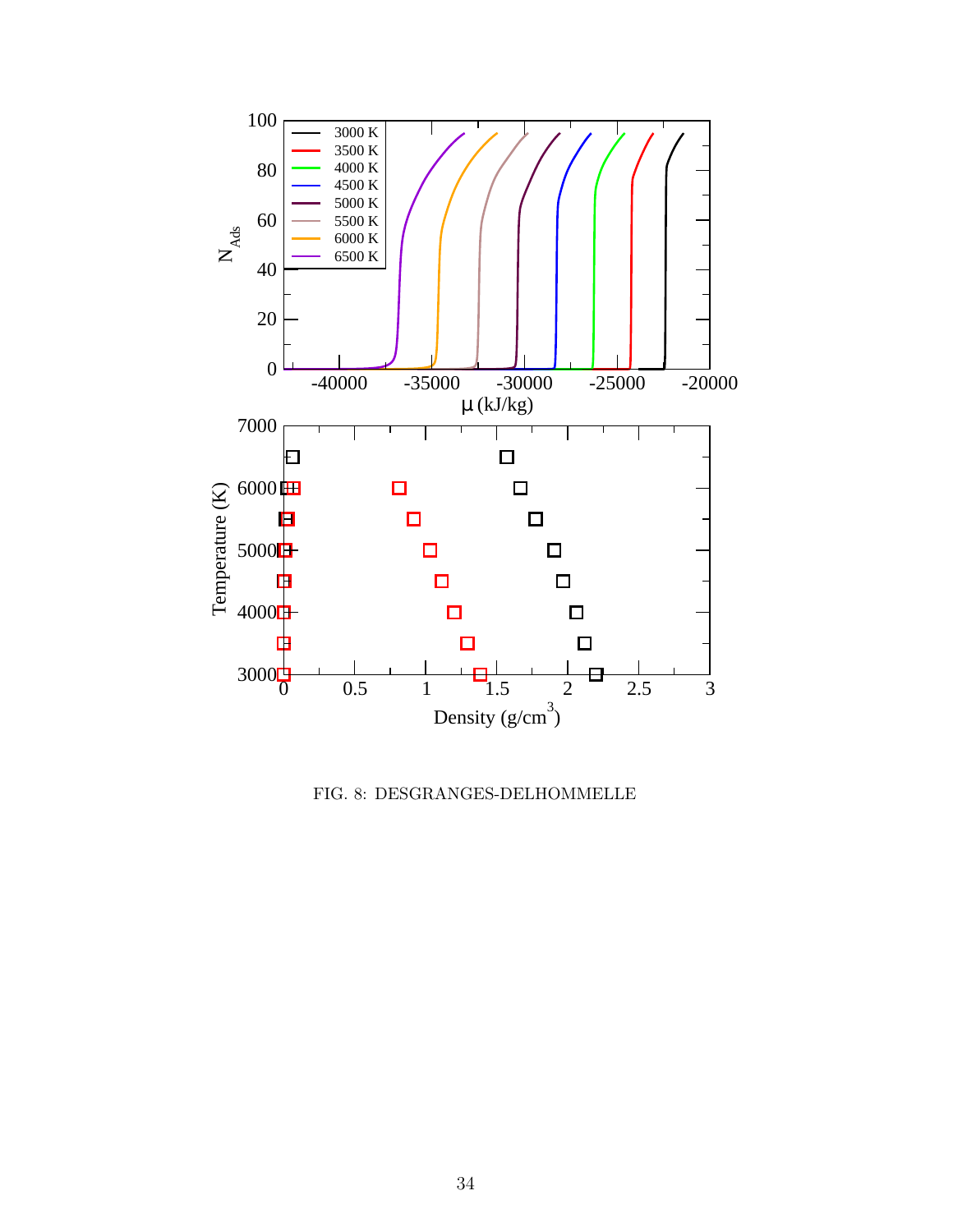

<span id="page-34-0"></span>FIG. 9: DESGRANGES-DELHOMMELLE